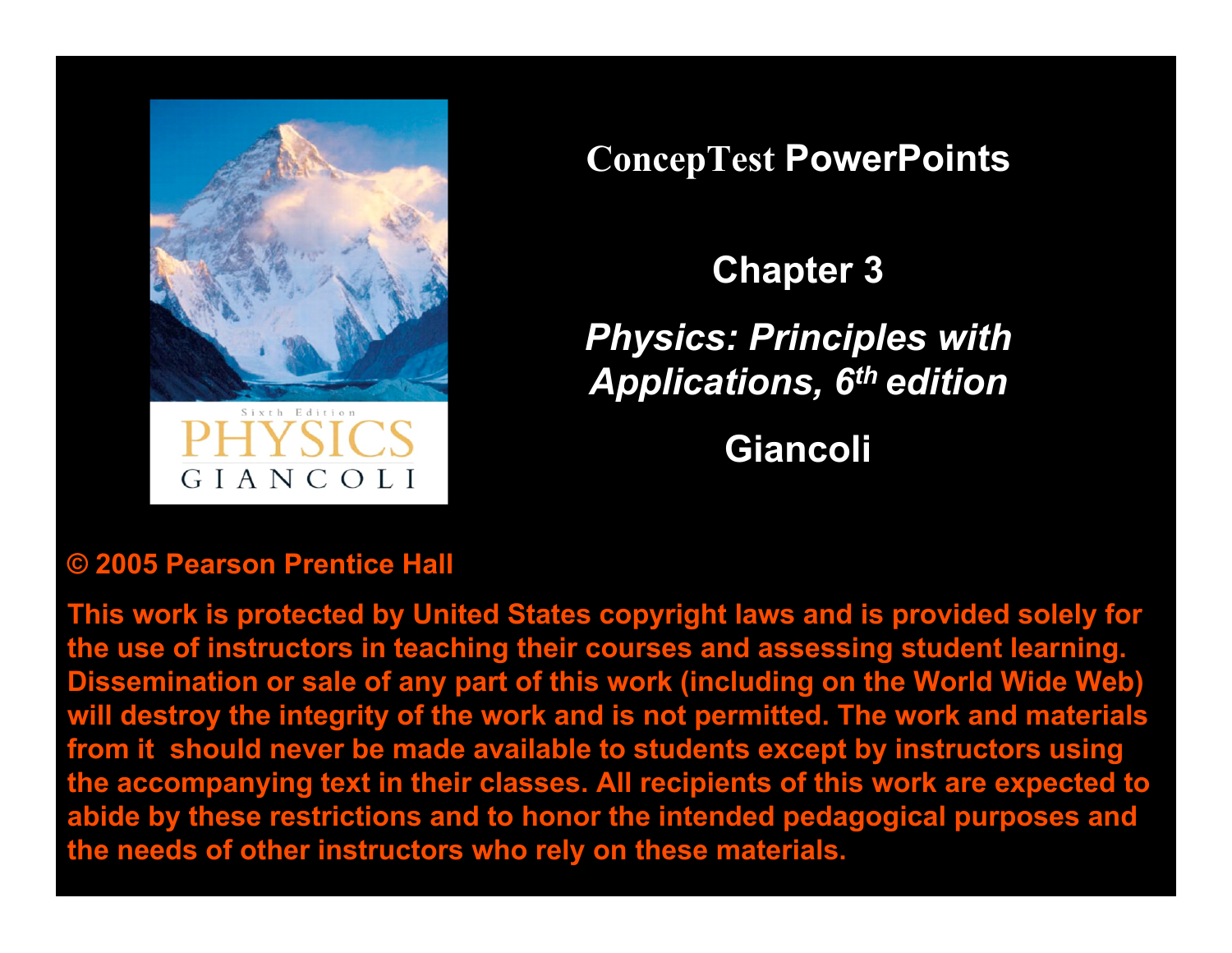### *ConcepTest 3.1a ConcepTest 3.1a* **Vectors I Vectors I**

**If two vectors are given such that**  $\bf{A} + \bf{B} = 0$ **, what can you say about the magnitude and direction of vectors** A **and** B**?**

**1) same magnitude, but can be in any direction**

- **2) same magnitude, but must be in the same direction**
- **3) different magnitudes, but must be in the same direction**
- **4) same magnitude, but must be in opposite directions**
- **5) different magnitudes, but must be in opposite directions**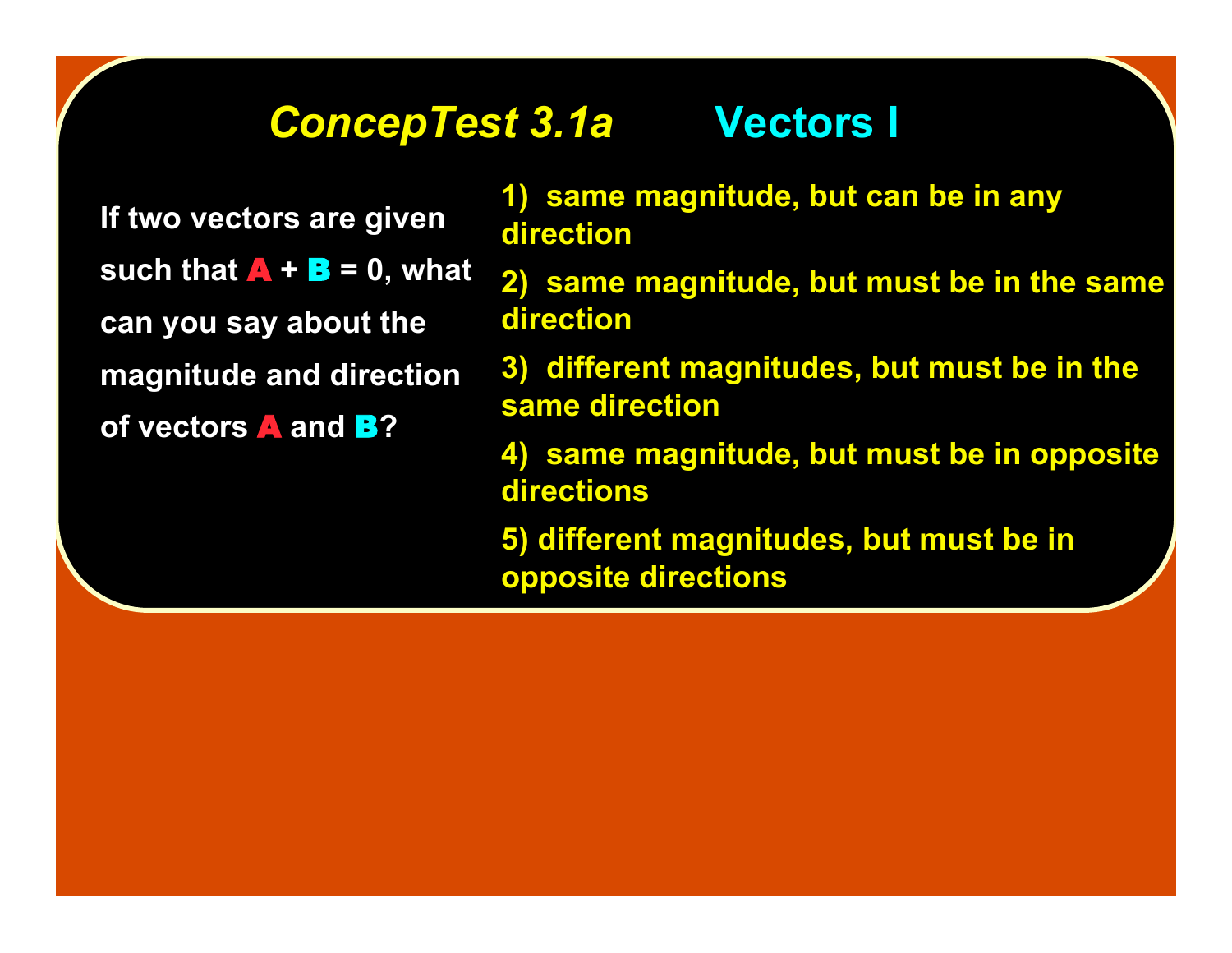### *ConcepTest 3.1a ConcepTest 3.1a* **Vectors I Vectors I**

**If two vectors are given such that**  $\bf{A} + \bf{B} = 0$ **, what can you say about the magnitude and direction of vectors** A **and** B**?**

**1) same magnitude, but can be in any direction**

- **2) same magnitude, but must be in the same direction**
- **3) different magnitudes, but must be in the same direction**

**6) same magnitude, but must be in opposite directions**

**5) different magnitudes, but must be in opposite directions**

**The magnitudes must be the same, but one vector must be pointing in the opposite direction of the other, in order for the sum to come out to zero. You can prove this with the tip-to-tail method.**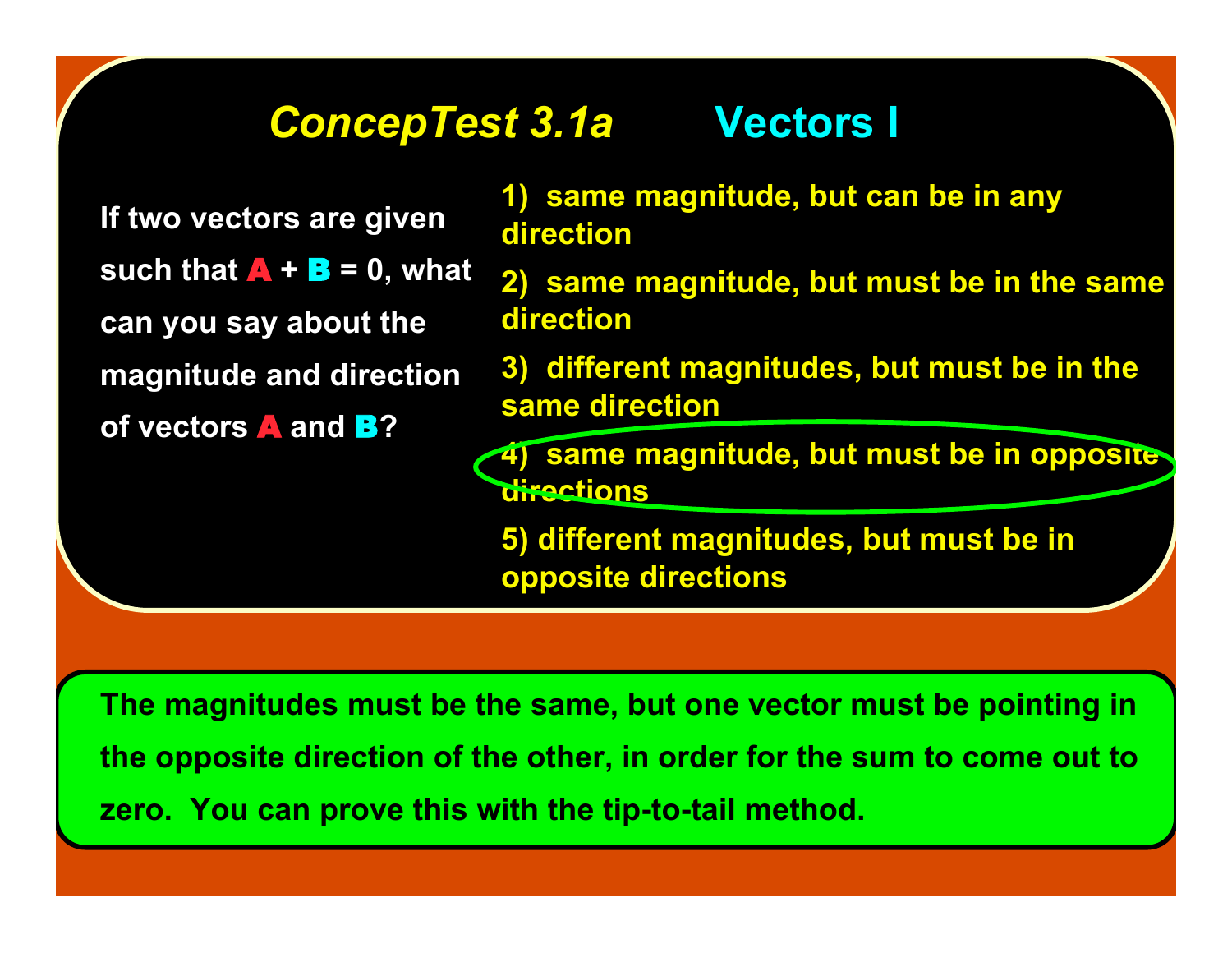### *ConcepTest 3.1b ConcepTest 3.1b* **Vectors II Vectors II**

**Given that**  $\bf{A}$  **+**  $\bf{B}$  **=**  $\bf{C}$ **, and that**  $|A|^2 + |B|^2 = |C|^2$ , **how are vectors** A **and** B **oriented with respect to each other?**

- **1) they are perpendicular to each other**
- **2) they are parallel and in the same direction**
- **3) they are parallel but in the opposite direction**
- **4) they are at 45° to each other**
- **5) they can be at any angle to each other**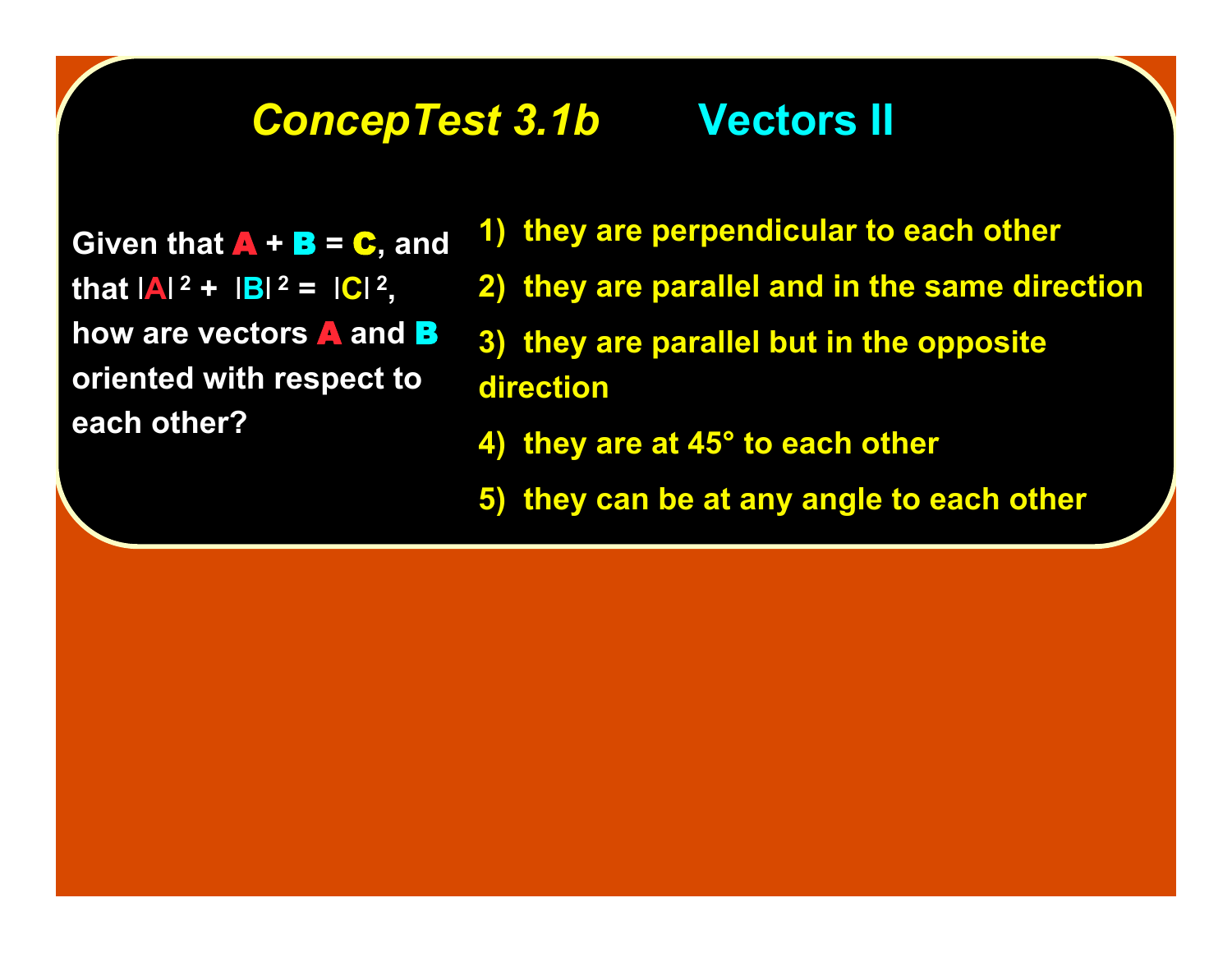# *ConcepTest 3.1b ConcepTest 3.1b* **Vectors II Vectors II**

**Given that** A **+** B **=** C**, and that**  $|A|^2 + |B|^2 = |C|^2$ , **how are vectors** A **and** B **oriented with respect to each other?**

- **1) they are perpendicular to each other**
	- **2) they are parallel and in the same direction**
	- **3) they are parallel but in the opposite direction**
	- **4) they are at 45° to each other**
	- **5) they can be at any angle to each other**

**Note that the magnitudes of the vectors satisfy the Pythagorean Theorem. This suggests that they form a right triangle, with vector** C **as the hypotenuse. Thus, A and B are the legs of the right triangle and are therefore perpendicular.**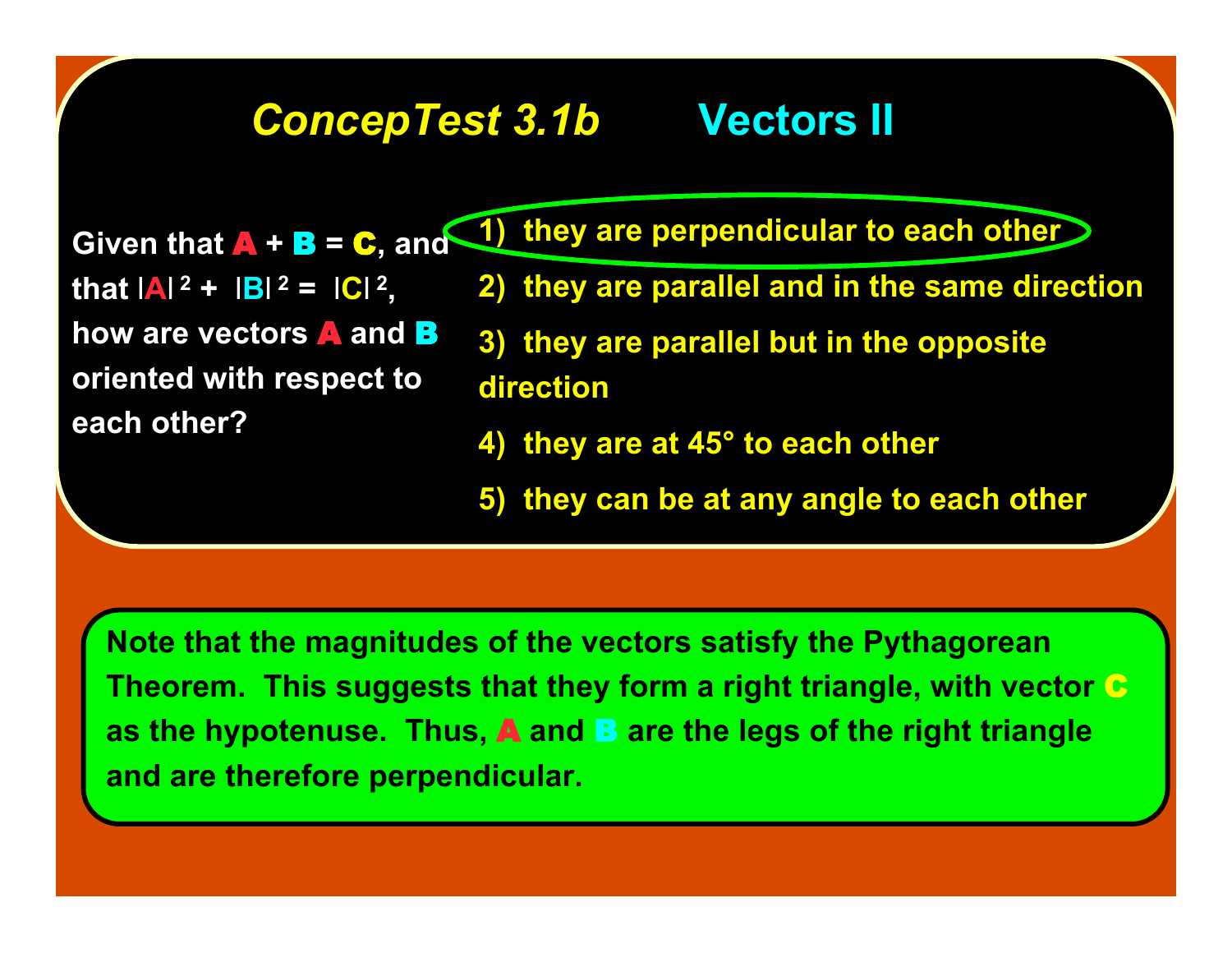### **ConcepTest 3.1c Vectors III**

**Given that**  $\bf{A}$  **+**  $\bf{B}$  **=**  $\bf{C}$ , **and that** l**A**l **+** l**B**l **=** l**C**l **, how are vectors** A **and** B **oriented with respect to each other?**

- **1) they are perpendicular to each other**
- **2) they are parallel and in the same direction**
- **3) they are parallel but in the opposite direction**
- **4) they are at 45° to each other**
- **5) they can be at any angle to each other**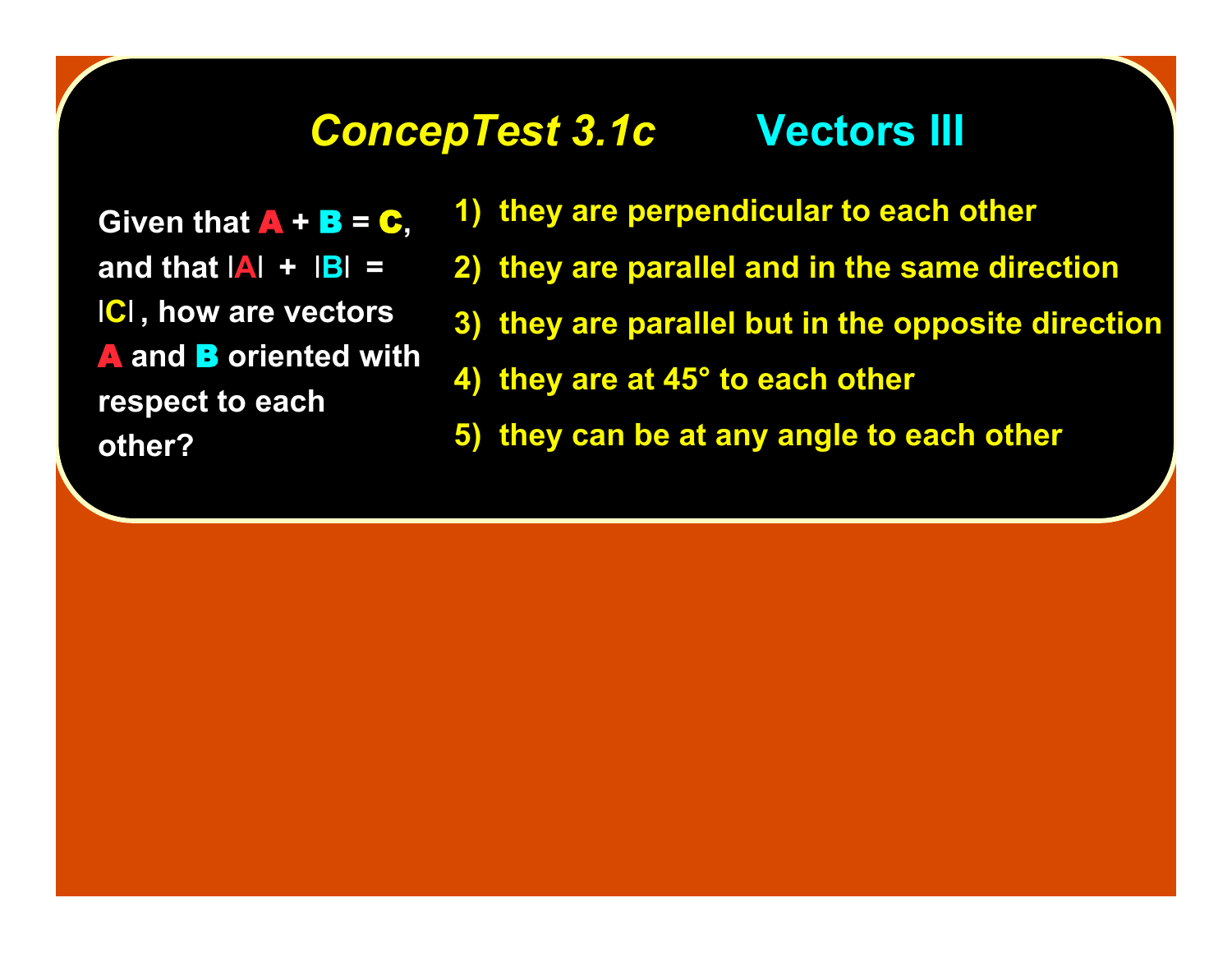### **ConcepTest 3.1c Vectors III**

**Given that**  $\bf{A}$  **+**  $\bf{B}$  **=**  $\bf{C}$ , and that  $|\mathbf{A}| + |\mathbf{B}| =$ l**C**l **, how are vectors** A **and** B **oriented with respect to each other?**

- **1) they are perpendicular to each other**
- **2) they are parallel and in the same direction**
	- **3) they are parallel but in the opposite direction**
	- **4) they are at 45° to each other**
	- **5) they can be at any angle to each other**

**The only time vector magnitudes will simply add together is when the direction does not have to be taken into account (i.e., the direction is the same for both vectors). In that case, there is no angle between them to worry about, so vectors** A **and** B **must be pointing in the same direction.**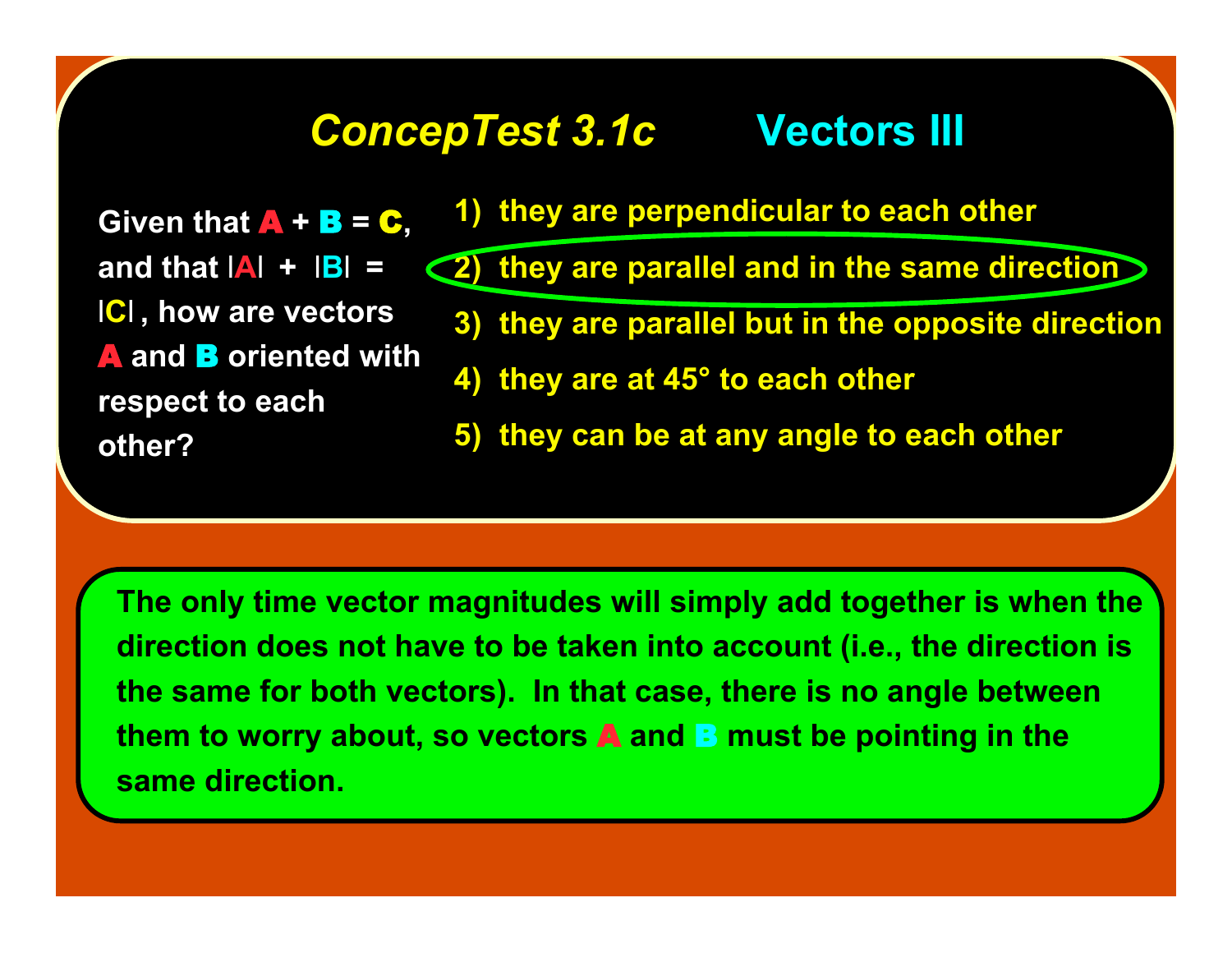## **ConcepTest 3.2a Vector Components I**

**If each component of a vector is doubled, what happens to the angle of that vector?**

### **1) it doubles**

- **2) it increases, but by less than double**
- **3) it does not change**
- **4) it is reduced by half**
- **5) it decreases, but not as much as half**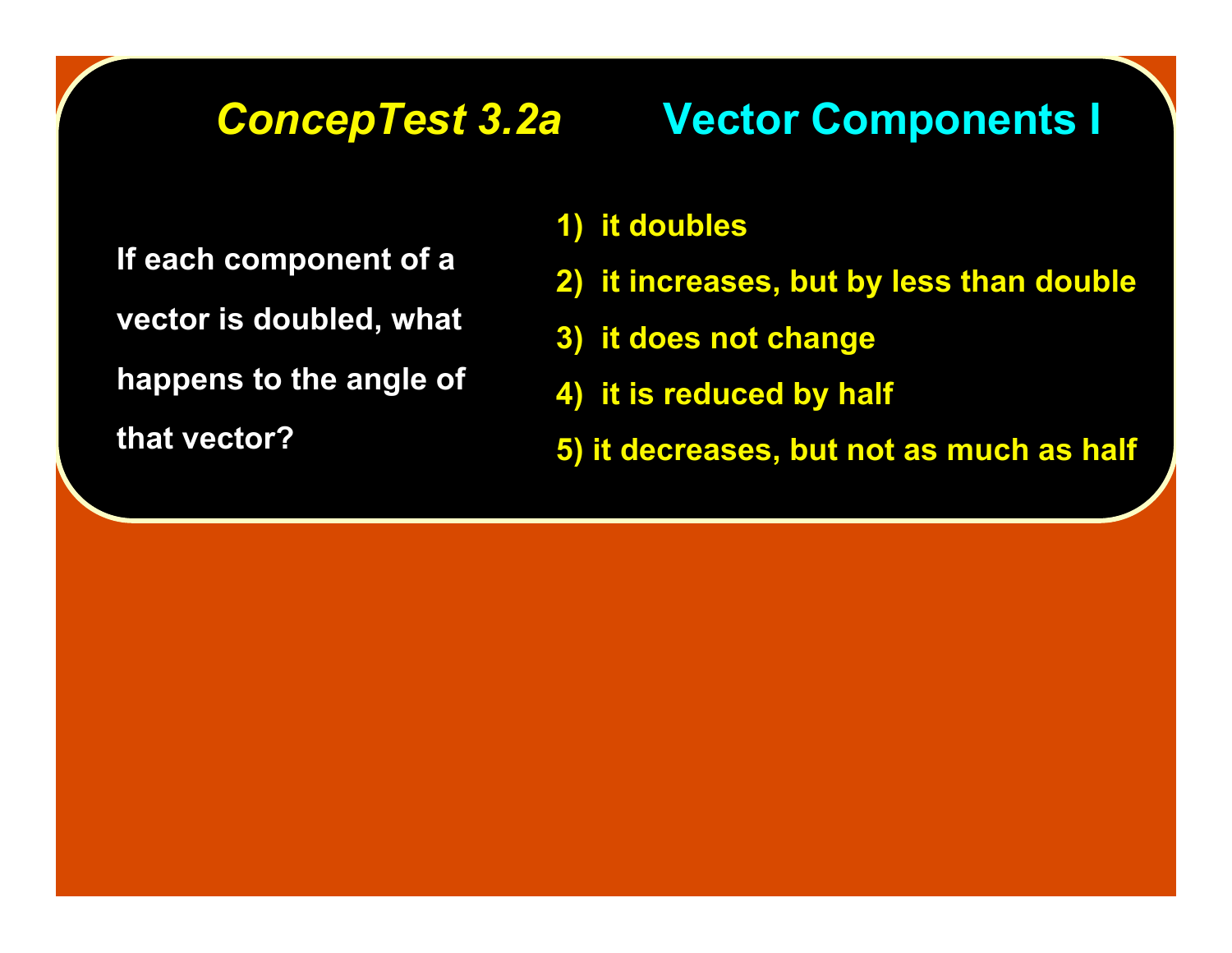# **ConcepTest 3.2a Vector Components I**

**If each component of a**

**vector is doubled, what**

**happens to the angle of**

**that vector?**

### **1) it doubles**

- **2) it increases, but by less than double**
- **3) it does not change**
- **4) it is reduced by half**
- **5) it decreases, but not as much as half**

**The magnitude of the vector clearly doubles if each of its components is doubled. But the angle of the vector is given by tan** θ **=** *2y/2x***, which is the same as tan** θ **=** *y/x* **(the original angle).**

**Follow-up:** If you double one component and not **the other, how would the angle change? the other, how would the angle change?**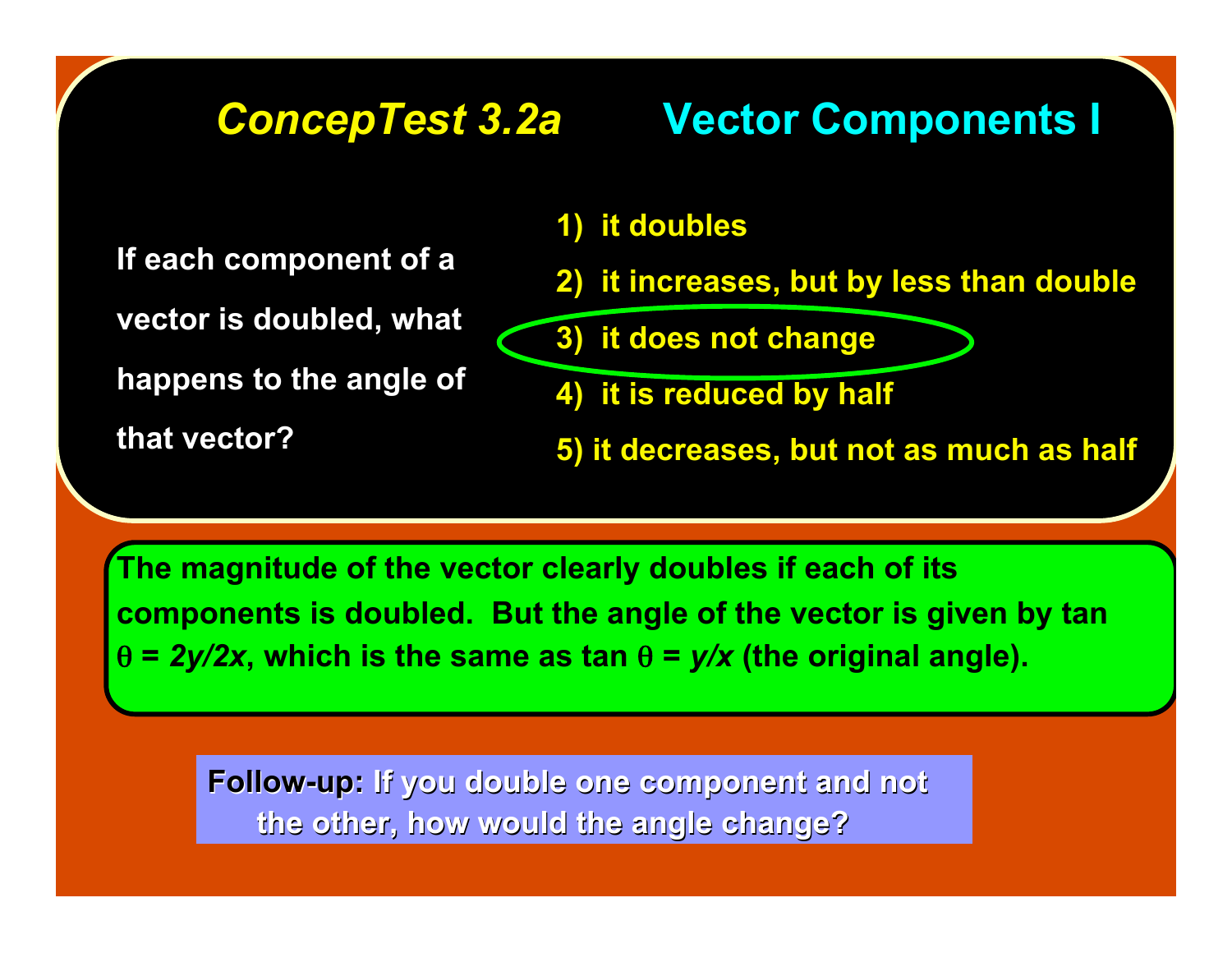# **ConcepTest 3.2b Vector Components II**

**A certain vector has x and y components that are equal in magnitude. Which of the that are equal in magnitude. Which of the following is a possible angle for this following is a possible angle for this vector, in a standard** *x-y* **coordinate system? system?**

**1) 30°**

**2) 180°**

**3) 90°**

**4) 60°**

**5) 45°**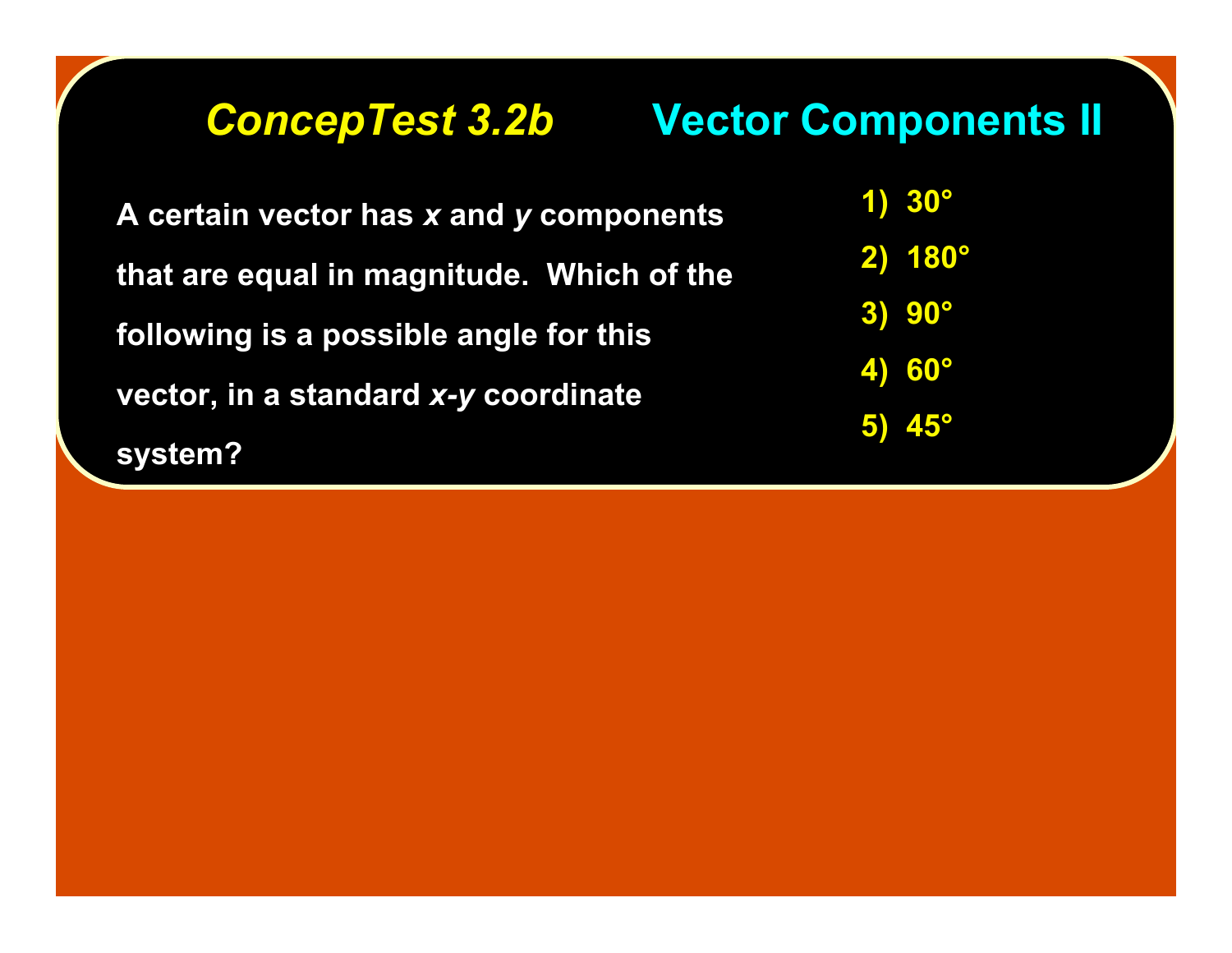### **ConcepTest 3.2b Vector Components II**

A certain vector has *x* and *y* components **that are equal in magnitude. Which of the that are equal in magnitude. Which of the following is a possible angle for this following is a possible angle for this vector, in a standard x-y coordinate system? system?**



**The angle of the vector is given by tan**  $\theta = y/x$ **. Thus, tan**  $\theta = 1$ **in this case if** *x* **and** *y* **are equal, which means that the angle must be 45°.**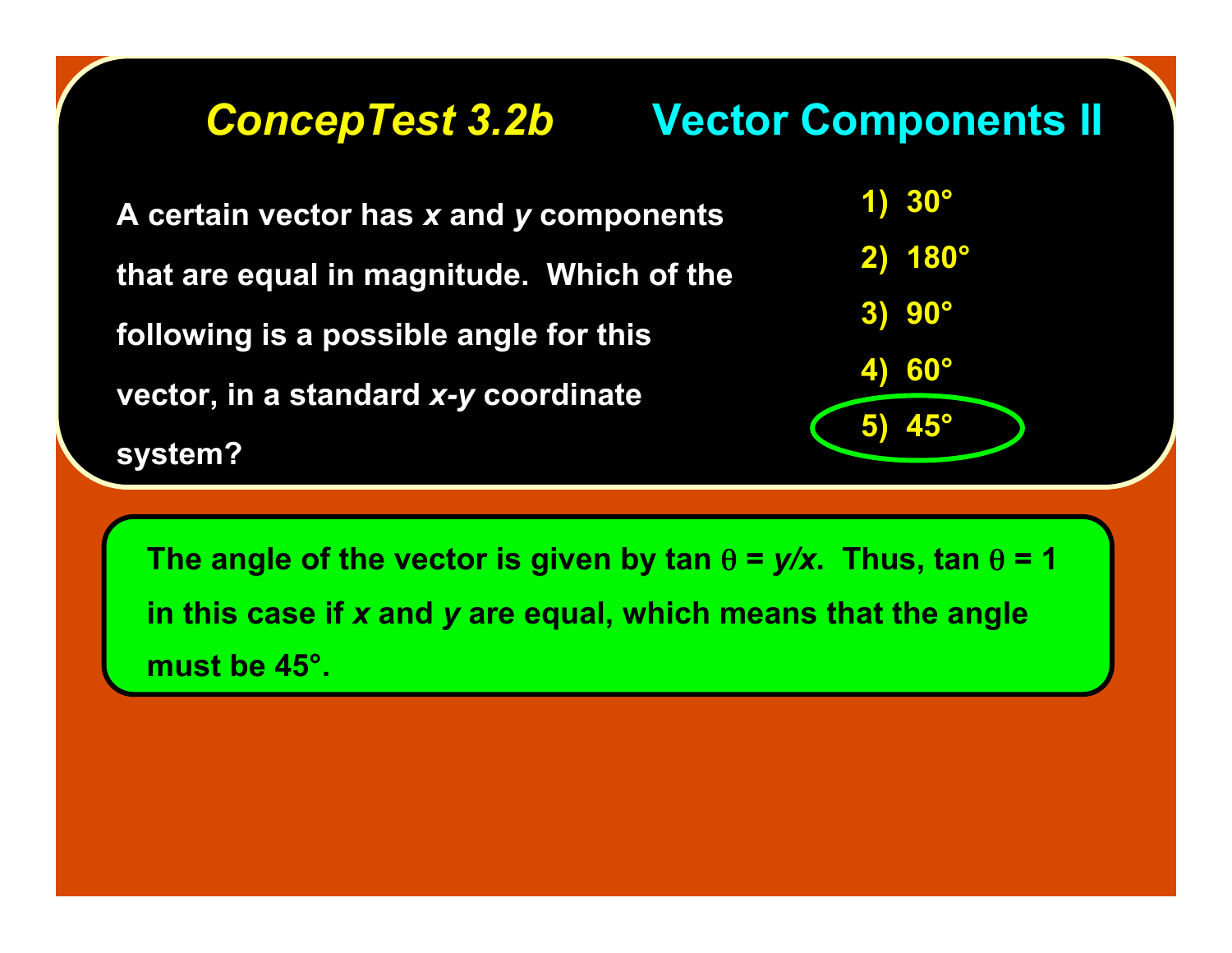*ConcepTest 3.3 ConcepTest 3.3* **Vector Addition Vector Addition**

**You are adding vectors of length 20 and 40 units. What is the only possible resultant magnitude that you can obtain out of the following choices?**

**1) 0 2) 18 2) 18 3) 37 3) 37 4) 64 4) 64 5) 100 5) 100**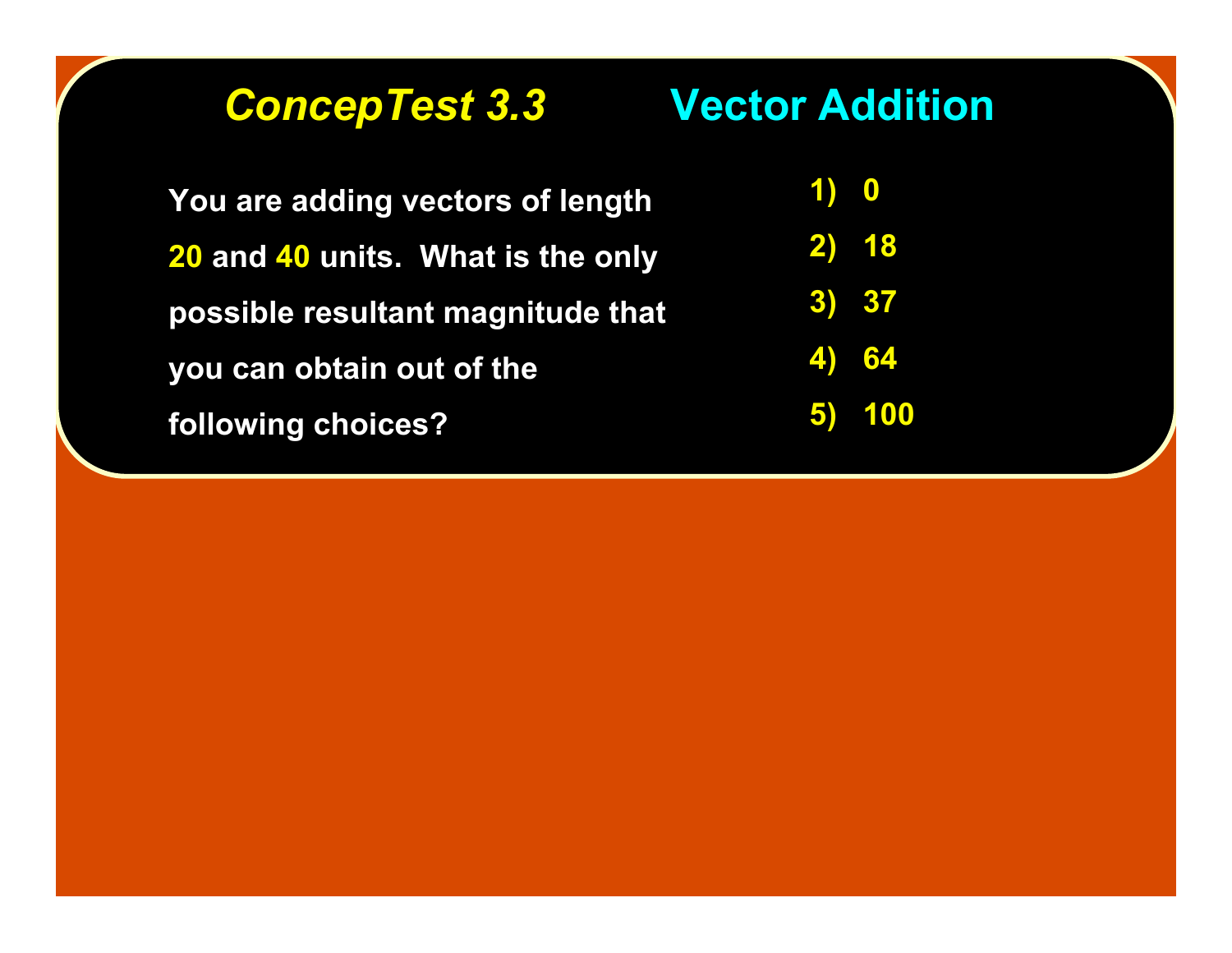### *ConcepTest 3.3 ConcepTest 3.3* **Vector Addition Vector Addition**

**You are adding vectors of length 20 and 40 units. What is the only possible resultant magnitude that you can obtain out of the following choices?**



**The minimum resultant occurs when the vectors are opposite opposite, giving 20 units 20 units. The maximum resultant occurs when the vectors are aligned, giving 60 units 60 units. Anything in between is also possible, for angles between 0° and 180°.**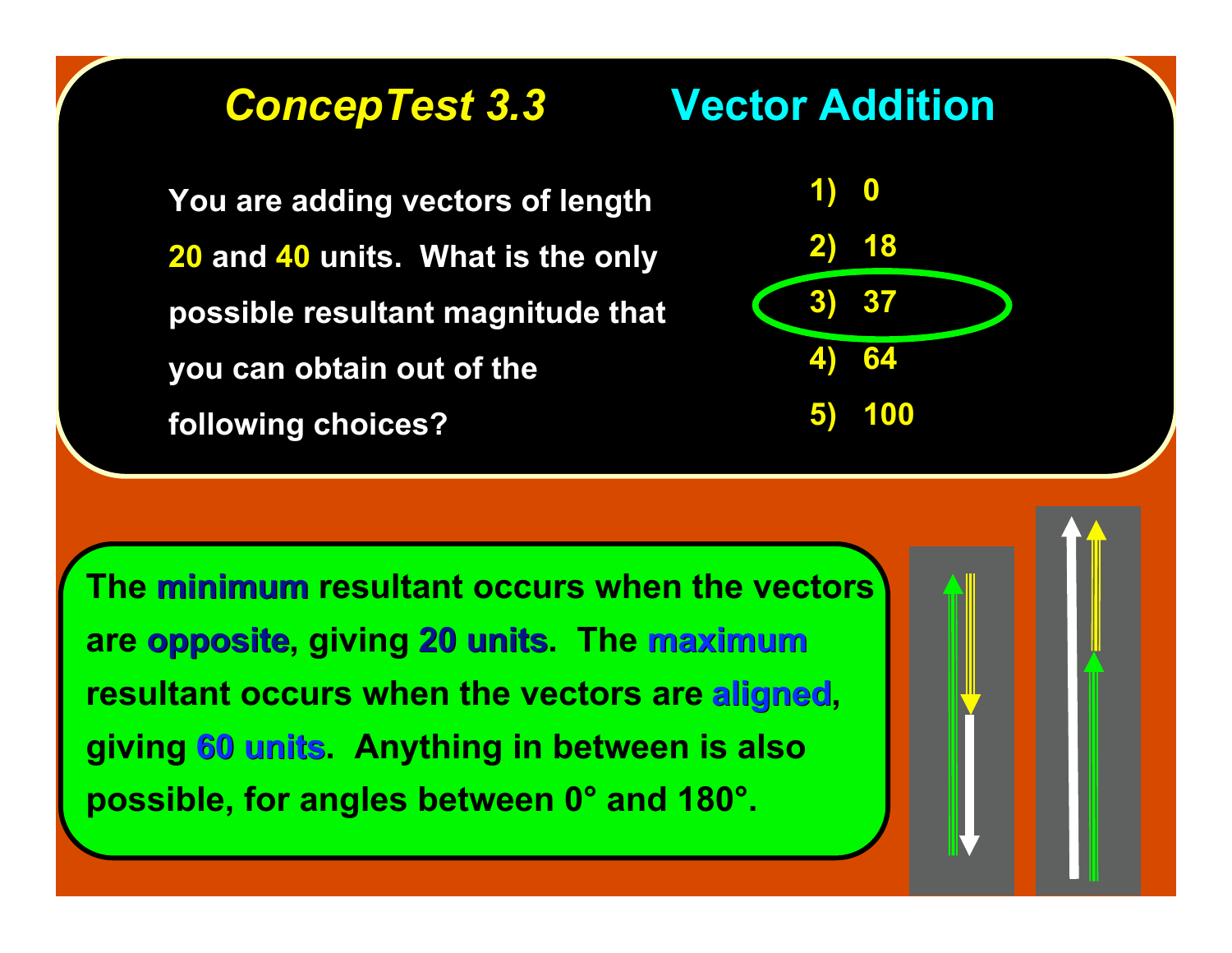### *ConcepTest 3.4a ConcepTest 3.4a* **Firing Balls I Firing Balls I**

**A small cart is rolling at constant velocity on a flat track. It fires a ball straight up into the air as it moves. After it is fired, what happens to the ball?**

- **1) it depends on how fast the cart is 1) it depends on how fast the cart is moving**
- **2) it falls behind the cart 2) it falls behind the cart**
- **3) it falls in front of the cart 3) it falls in front of the cart**
- **4) it falls right back into the cart 4) it falls right back into the cart**
- **5) it remains at rest 5) it remains at rest**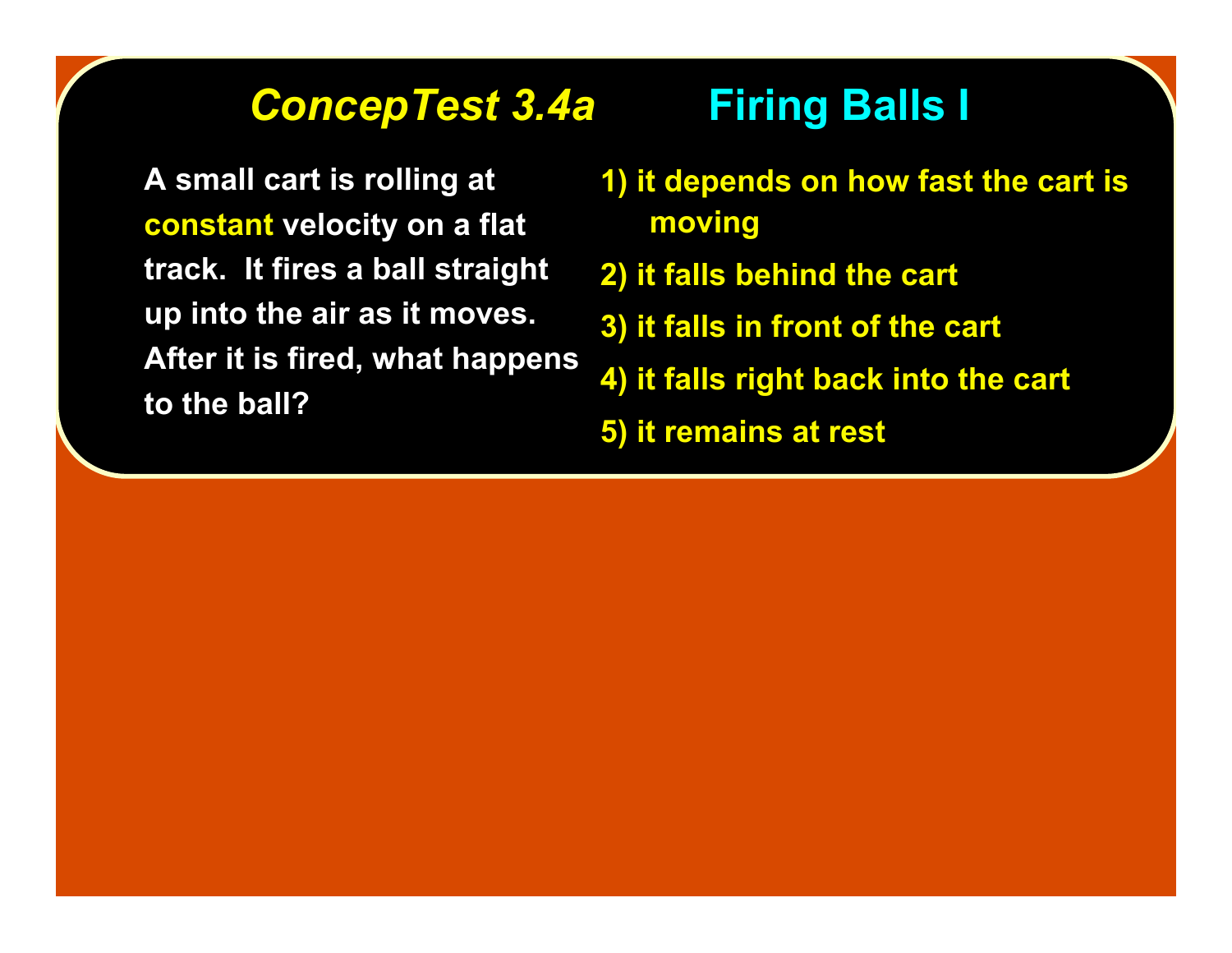# *ConcepTest 3.4a ConcepTest 3.4a* **Firing Balls I Firing Balls I**

**A small cart is rolling at constant velocity on a flat track. It fires a ball straight up into the air as it moves. After it is fired, what happens to the ball?**

- **1) it depends on how fast the cart is 1) it depends on how fast the cart is moving**
- **2) it falls behind the cart 2) it falls behind the cart**
- **3) it falls in front of the cart 3) it falls in front of the cart**

**4) it falls right back into the cart 4) it falls right back into the cart**

**5) it remains at rest 5) it remains at rest**

**In the frame of reference of the cart, the ball only has a vertical vertical component of velocity. So it goes up and comes back down. To a ground observer, both the cart and the ball have the** *same horizontal velocity same horizontal velocity***, so the ball still returns into the cart.**

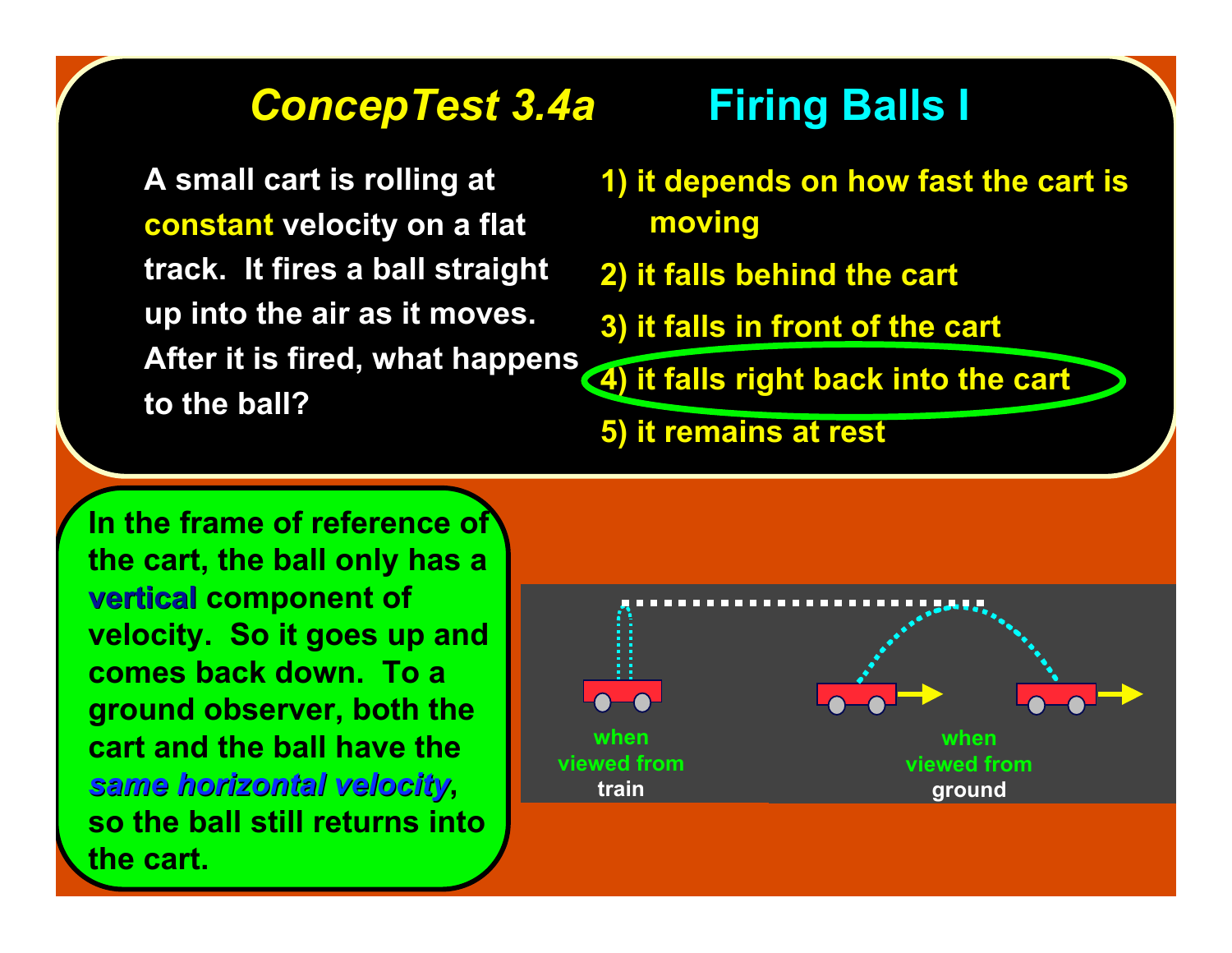### **ConcepTest 3.4b Firing Balls II**

**Now the cart is being pulled along a horizontal track by an external force (a weight hanging over the table edge) and accelerating. It fires a ball straight out of the cannon as it moves. After it is fired, what happens to the ball?**

**1) it depends upon how much the track is tilted**

- **2) it falls behind the cart**
- **3) it falls in front of the cart**
- **4) it falls right back into the cart**
- **5) it remains at rest**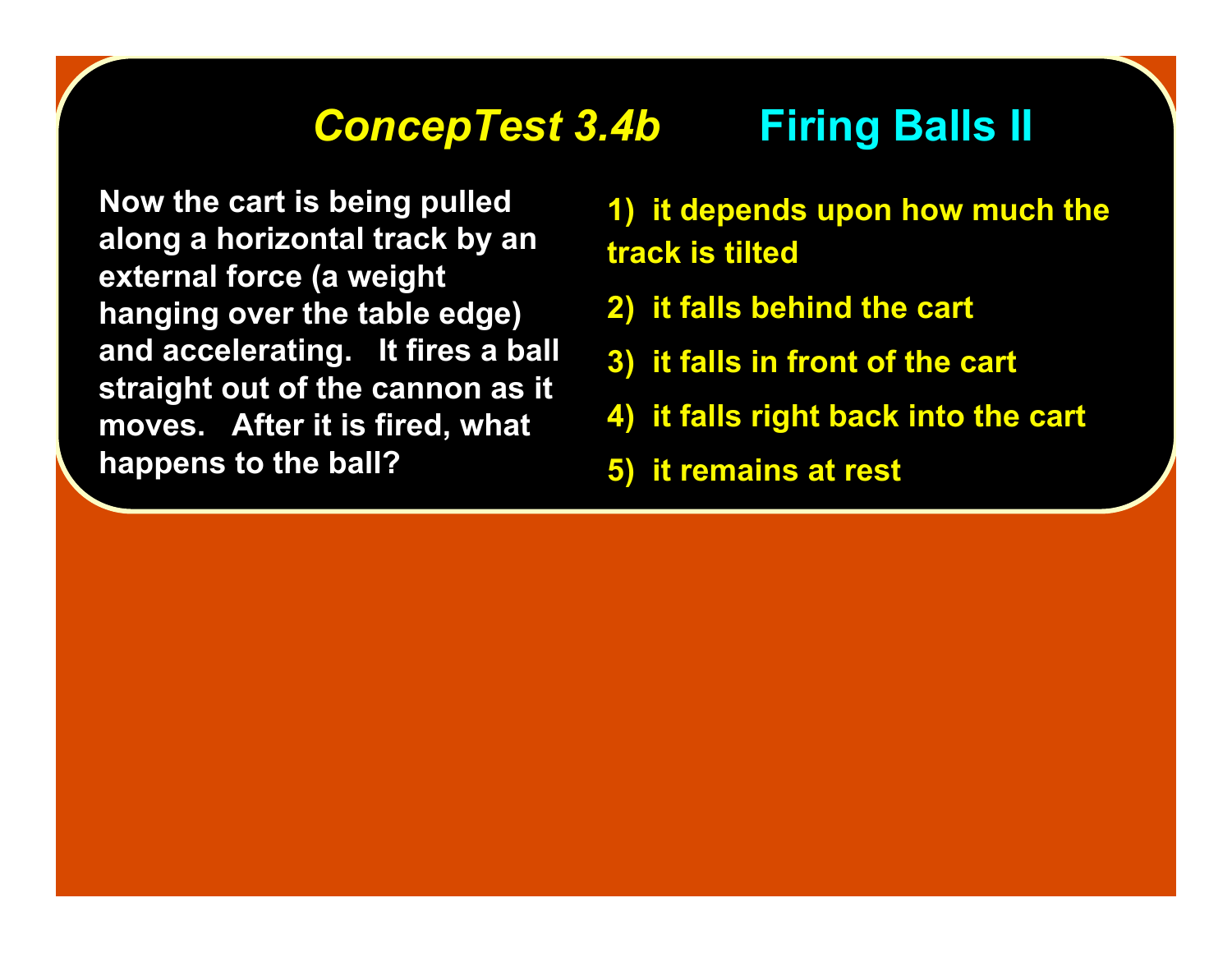## **ConcepTest 3.4b Firing Balls II**

**Now the cart is being pulled along a horizontal track by an external force (a weight hanging over the table edge) and accelerating. It fires a ball straight out of the cannon as it moves. After it is fired, what happens to the ball?**

**1) it depends upon how much the track is tilted**

- **2) it falls behind the cart**
	- **3) it falls in front of the cart**
	- **4) it falls right back into the cart**
	- **5) it remains at rest**

**Now the acceleration of the cart is completely unrelated to the ball. In fact, the ball does not have any horizontal acceleration at all (just like the first question), so it will lag behind the accelerating cart once it is shot out of the cannon.**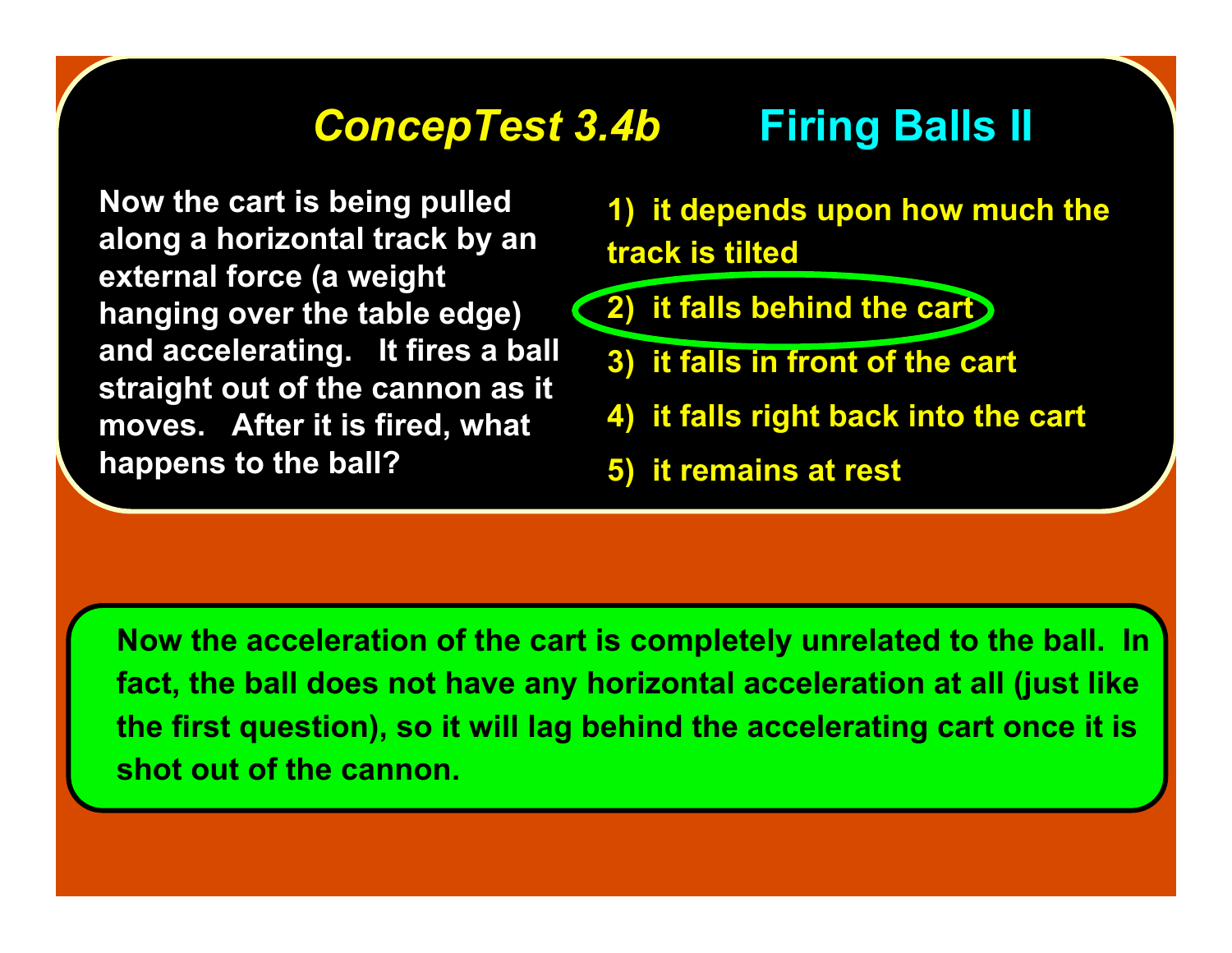## *ConcepTest 3.4c ConcepTest 3.4c* **Firing Balls III Firing Balls III**

**The same small cart is now rolling down an inclined track and accelerating. It fires a ball straight out of the cannon as it moves. After it is fired, what happens to the ball?**

- **1) it depends upon how much the track is tilted**
- **2) it falls behind the cart**
- **3) it falls in front of the cart**
- **4) it falls right back into the cart**
- **5) it remains at rest**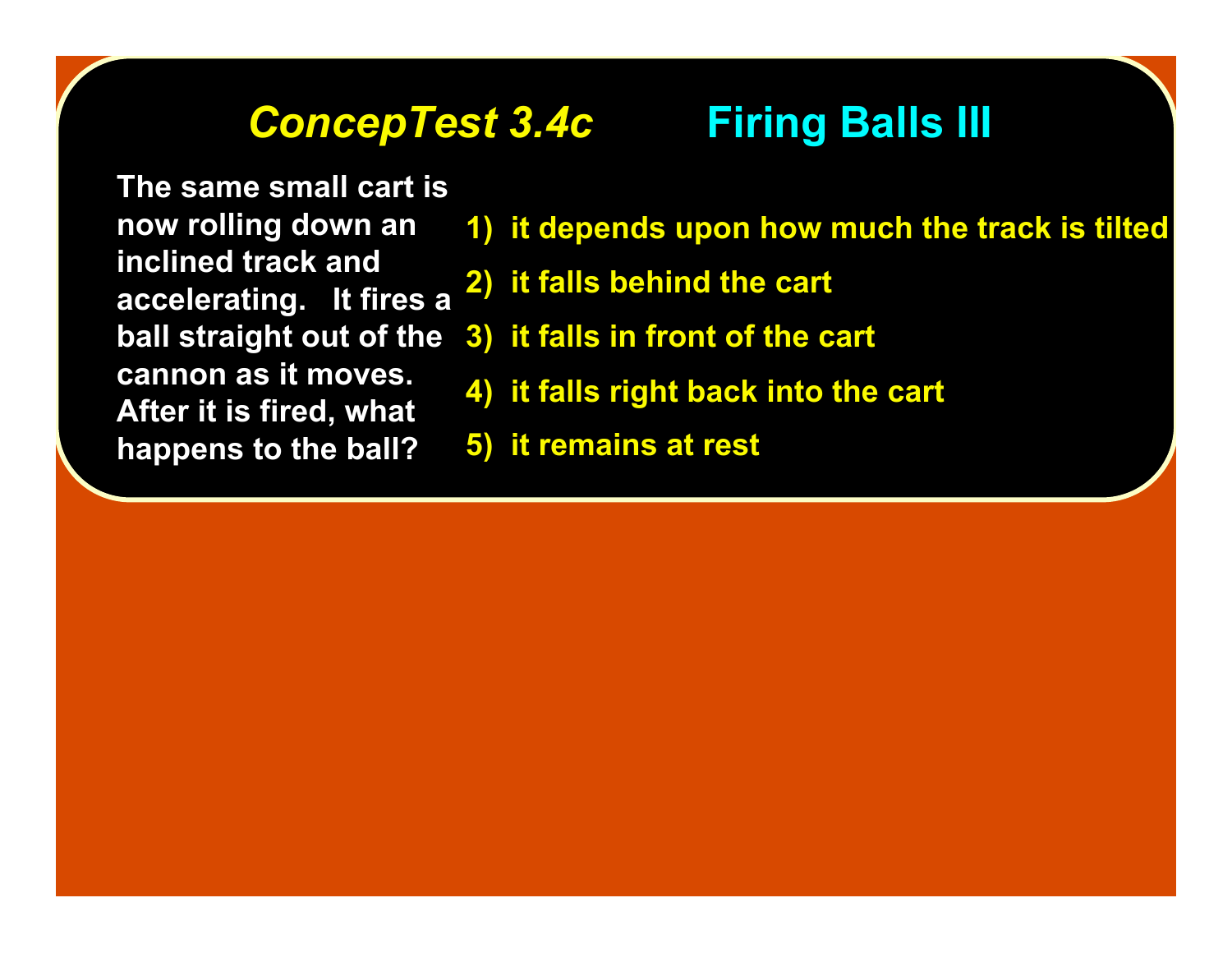# **ConcepTest 3.4c Firing Balls III**

**The same small cart is now rolling down an inclined track and accelerating. It fires a ball straight out of the cannon as it moves. After it is fired, what happens to the ball?**

### **1) it depends upon how much the track is tilted**

- **2) it falls behind the cart**
- **3) it falls in front of the cart**
- **4) it falls right back into the cart**
- **5) it remains at rest**

**Because the track is inclined, the cart accelerates. However, the ball has the** *same component of acceleration* **along the track as the cart does! This is essentially the component of** *g* **acting parallel to the inclined track. So the ball is effectively accelerating down the incline, just as the cart is, and it falls back into the cart.**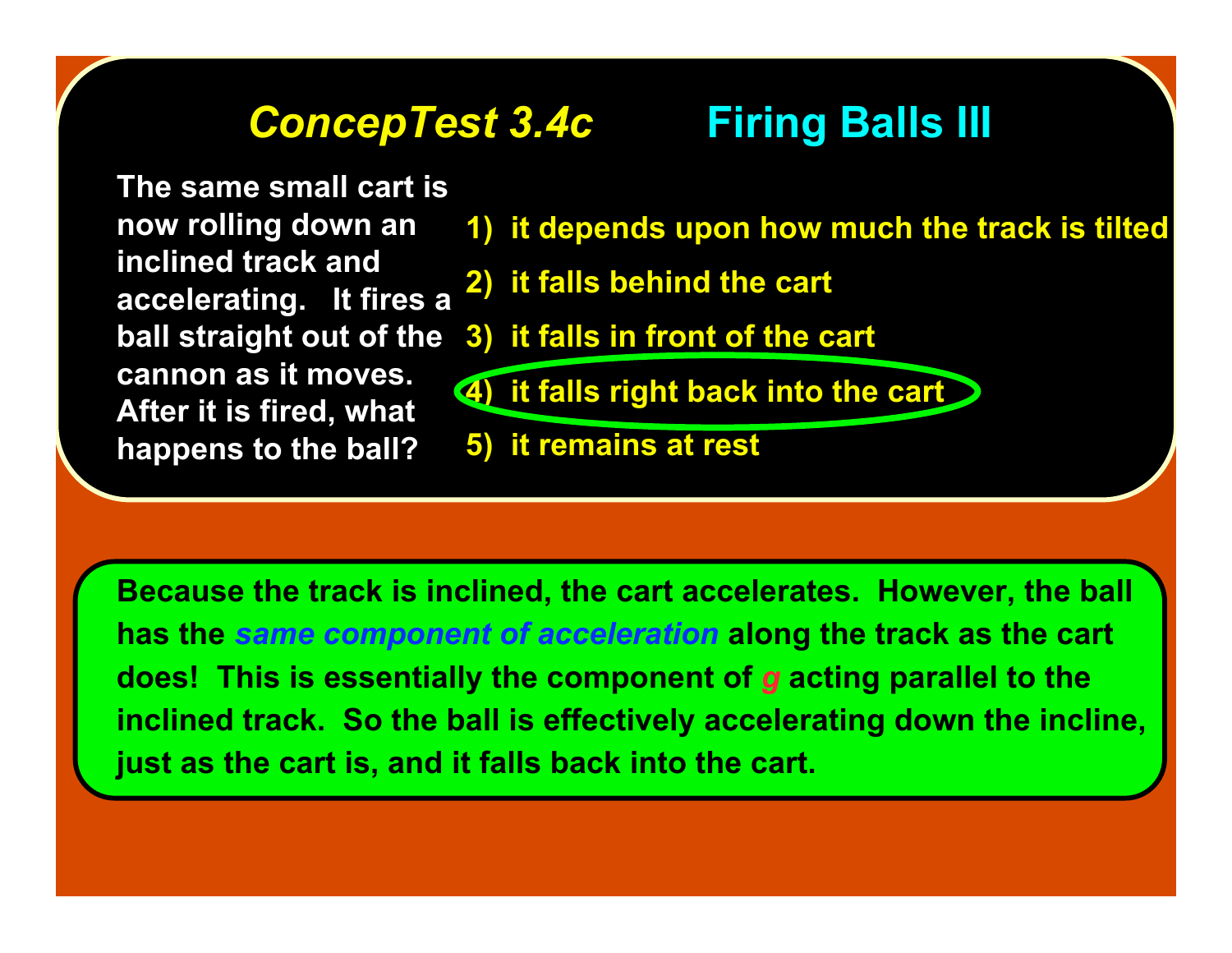**You drop a package from a plane flying at constant a plane flying at constant speed in a straight line. speed in a straight Without air resistance, the Without air resistance, the package will: package will:**

# **ConcepTest 3.5 Dropping a Package**

- **1) quickly lag behind the plane while falling while falling**
- **2) remain vertically under the 2) remain vertically under the plane while falling plane while falling**
- **3) move ahead of the plane while 3) move ahead of the plane while falling falling**
- **4) not fall at all 4) not fall at all**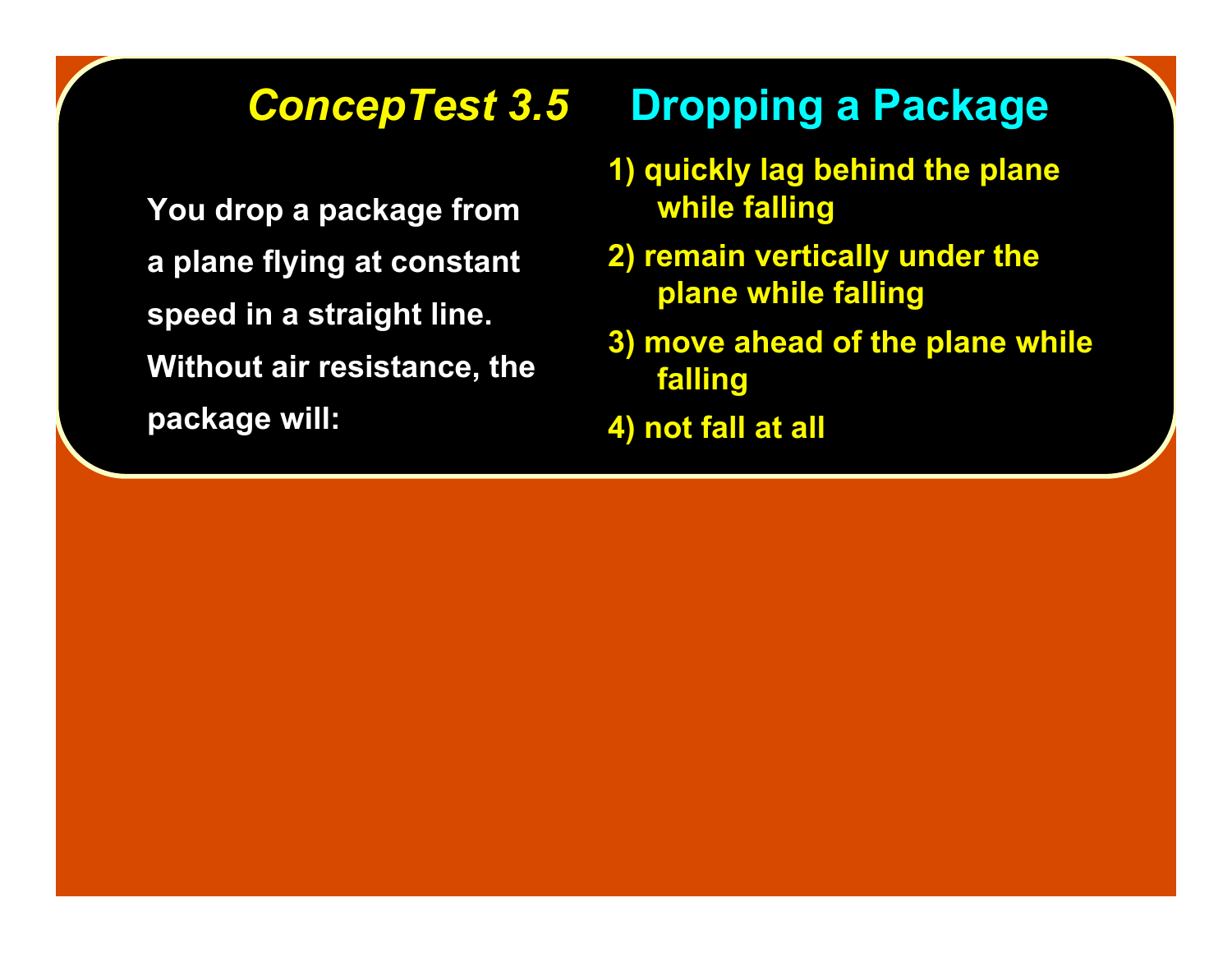# **ConcepTest 3.5 Dropping a Package**

**You drop a package from a plane flying at constant a plane flying at constant speed in a straight line. speed in a straight Without air resistance, the Without air resistance, the package will: package will:**

- **1) quickly lag behind the plane while falling while falling**
- **2) remain vertically under the 2) remain vertically under the plane while falling plane while falling**
- **3) move ahead of the plane while 3) move ahead of the plane while falling falling**
- **4) not fall at all 4) not fall at all**

**Both the plane and the package have the** *same horizontal horizontalvelocity velocity* **at the moment of release. They will** *maintain maintain* **this velocity in the** *x***direction, so they stay aligned.** 



**Follow-up: Follow-up: What would happen if air resistance is present? What would happen if air resistance is present?**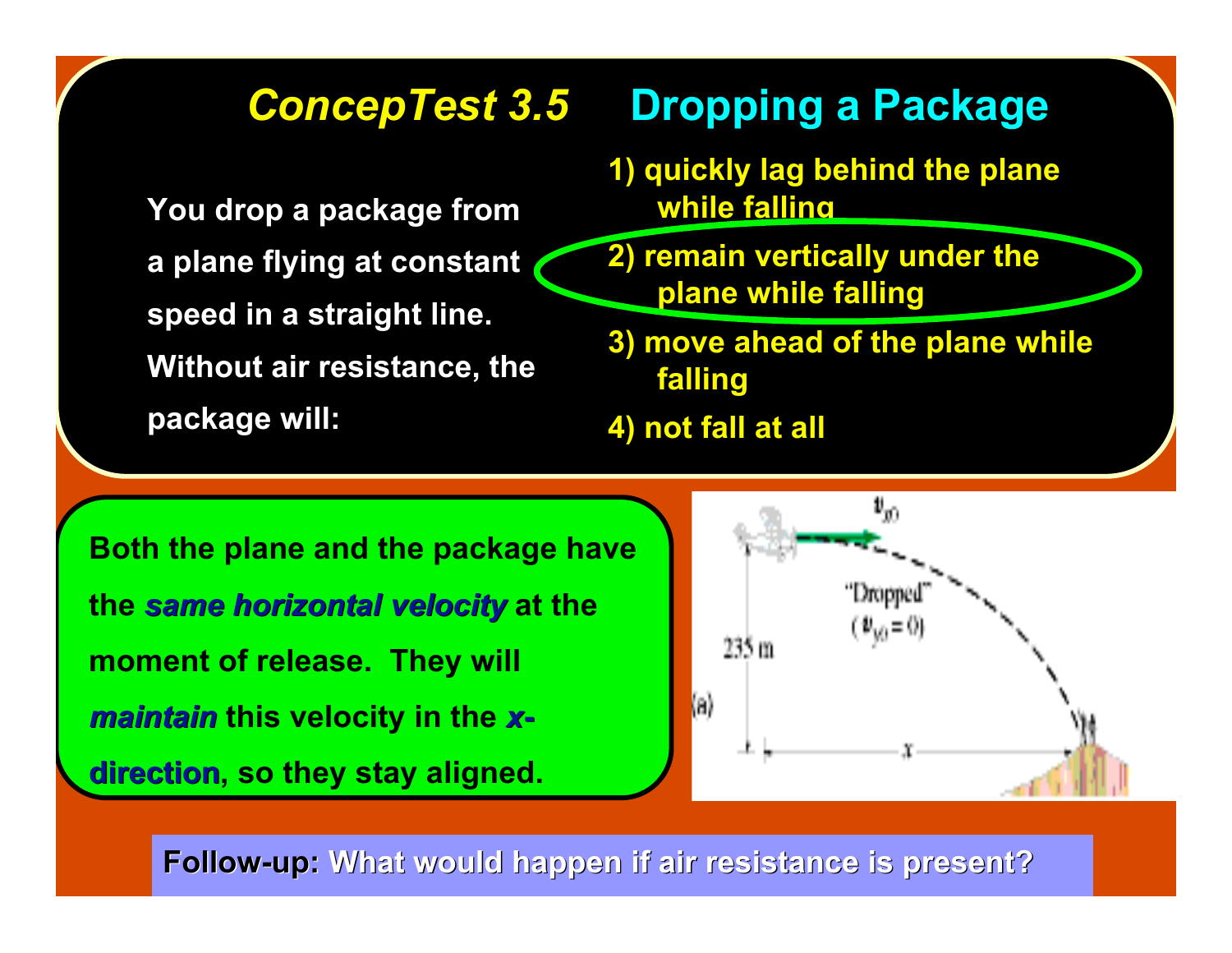**From the** *same* **height (and at the** *same* **time), one ball is dropped and another ball is fired horizontally. Which one will hit the ground first?**

# *ConcepTest 3.6a ConcepTest 3.6a* **Dropping the Ball I Dropping the Ball I**

- **(1) the "dropped" ball**
- **(2) the "fired" ball**
- **(3) they both hit at the same time (3) they both hit at the same time**
- **(4) it depends on how hard the ball (4) it depends on how hard the ball was fired was fired**
- **(5) it depends on the initial height (5) it depends on the initial height**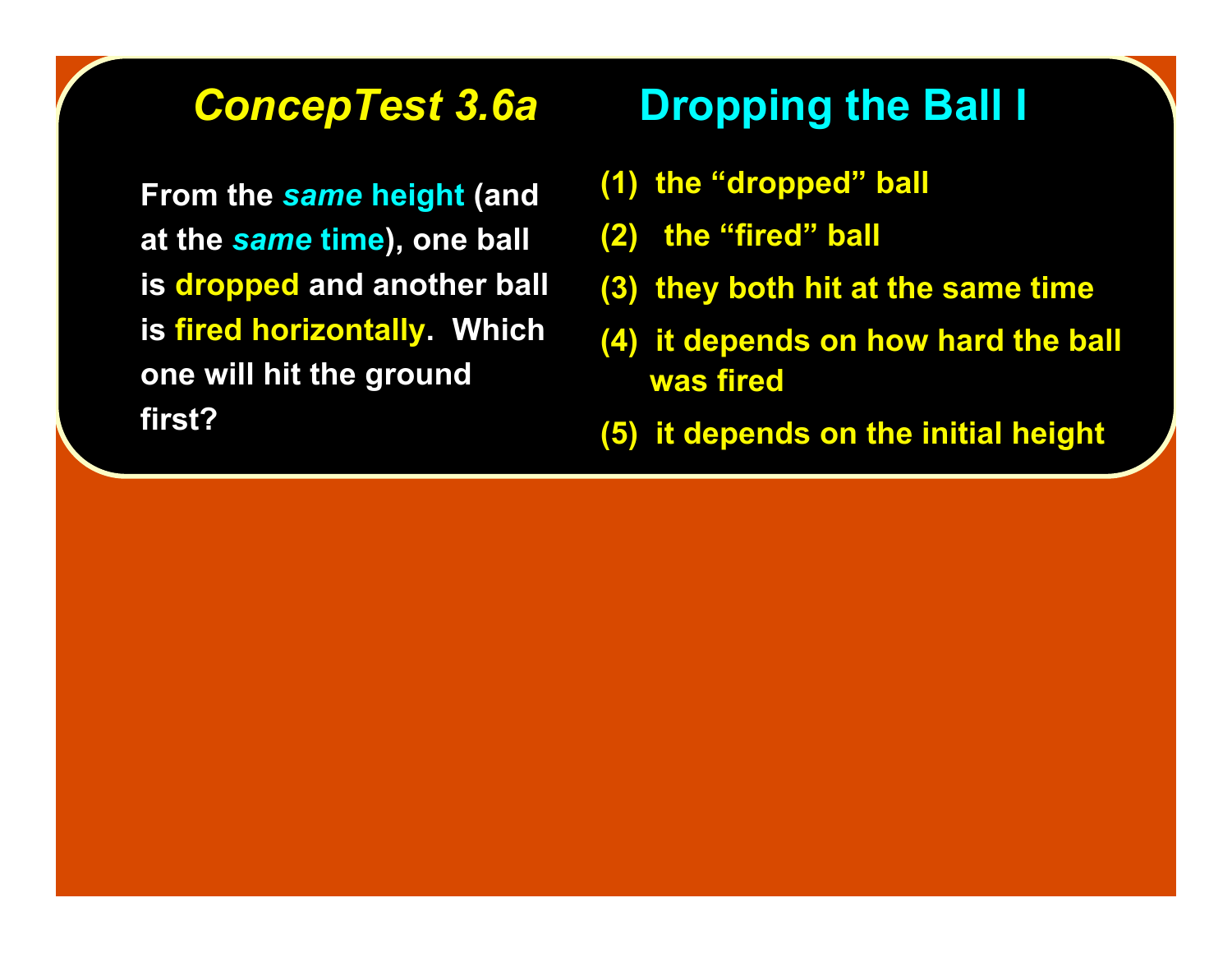**From the** *same* **height (and at the** *same* **time), one ball is dropped and another ball is fired horizontally. Which one will hit the ground first?**

# *ConcepTest 3.6a ConcepTest 3.6a* **Dropping the Ball I Dropping the Ball I**

- **(1) the "dropped" ball**
- **(2) the "fired" ball**
- **(3) they both hit at the same time (3) they both hit at the same time**
- **(4) it depends on how hard the ball (4) it depends on how hard the ball was fired was fired**
- **(5) it depends on the initial height (5) it depends on the initial height**

**Both of the balls are falling vertically under the influence of gravity. They both fall from the same height. Therefore, they will hit the ground at the same time. The fact that one is moving horizontally is irrelevant – remember that the** *x* **and** *y* **motions are completely independent !!**

**Follow-up: Follow-up: Is that also true if there is air resistance? Is that also true if there is air resistance?**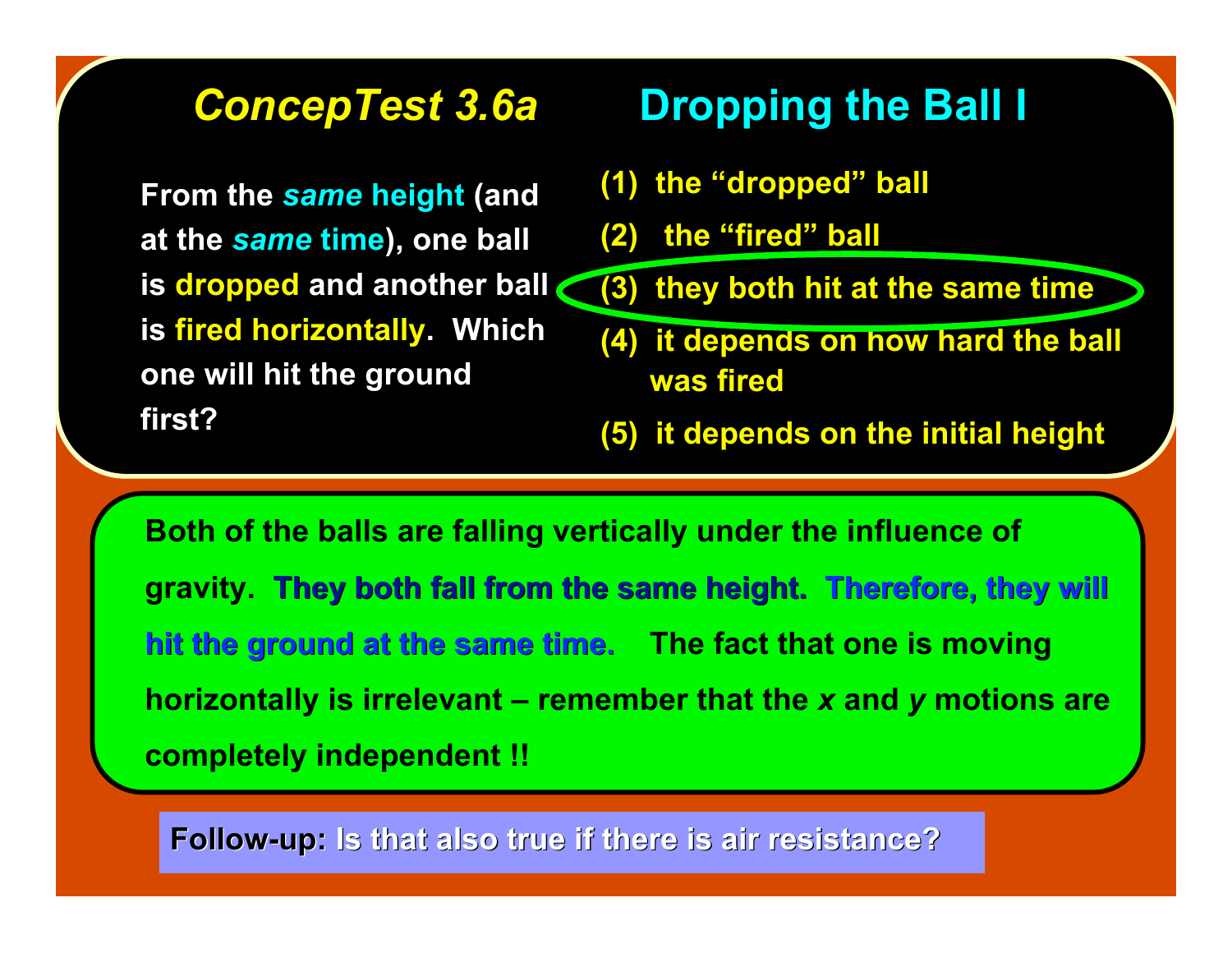**In the previous problem, In the previous problem, which ball has the greater which ball has the greater velocity at ground level? velocity at ground level?**

# **ConcepTest 3.6b Dropping the Ball II**

- **1) the "dropped" ball**
- **2)** the "fired" ball
- **3) neither they both have the same velocity on impact same velocity on impact**
- **4) it depends on how hard the ball was thrown ball was thrown**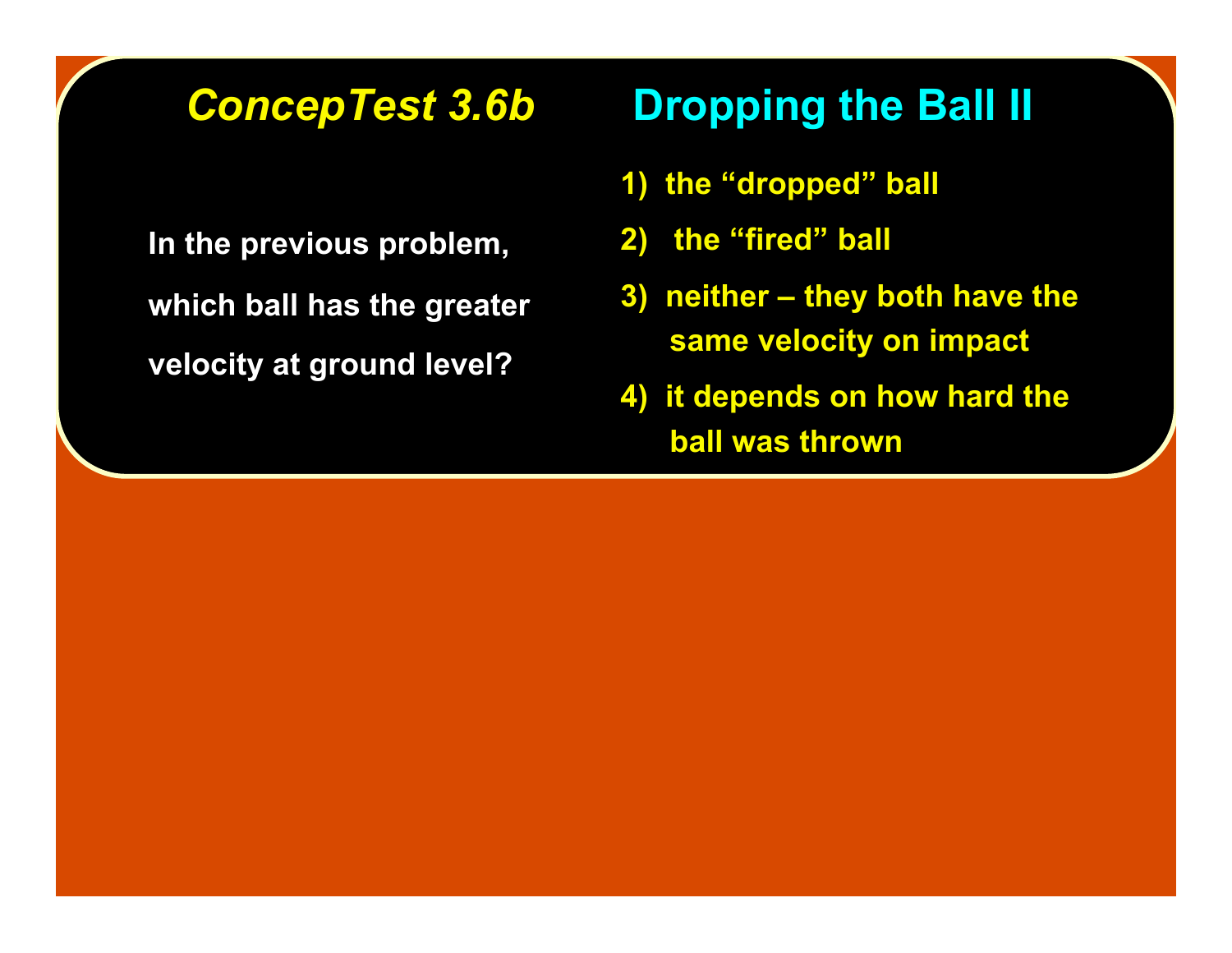**In the previous problem, In the previous problem, which ball has the greater which ball has the greater velocity at ground level? velocity at ground level?**

# *ConcepTest 3.6b ConcepTest 3.6b* **Dropping the Ball II Dropping the Ball II**

- **1) the "dropped" ball**
- **2)** the "fired" ball
	- **3) neither they both have the same velocity on impact same velocity on impact**
	- **4) it depends on how hard the ball was thrown ball was thrown**

**Both balls have the same vertical velocity when they hit the ground (since they are both acted on by gravity for the same time). However, the "fired" ball also has a** *horizontal* **velocity. When you add the two components vectorially, the "fired" ball has a larger net velocity has a larger net velocity when it hits the ground.**



**Follow-up: Follow-up: What would you have to do to have them both reach the same final velocity at ground level? both reach the same final velocity at ground level?**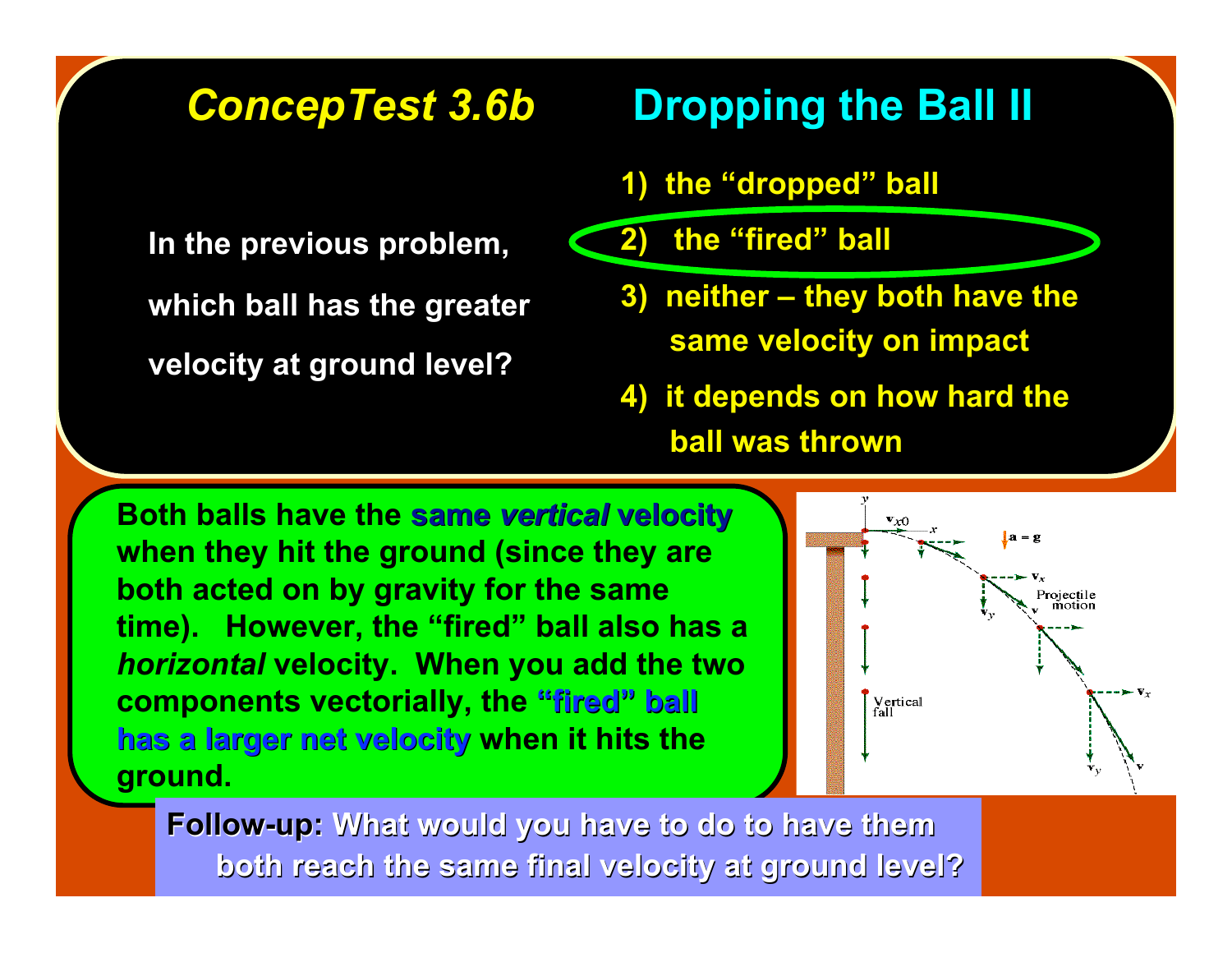**A projectile is launched from the ground at an angle of 30o. At what point in its trajectory does this projectile have the least speed?**

# **ConcepTest 3.6c Dropping the Ball III**

- **1) just after it is launched**
- **2) at the highest point in its flight**
- **3) just before it hits the ground**
- **4) halfway between the ground and the highest point**
- **5) speed is always constant**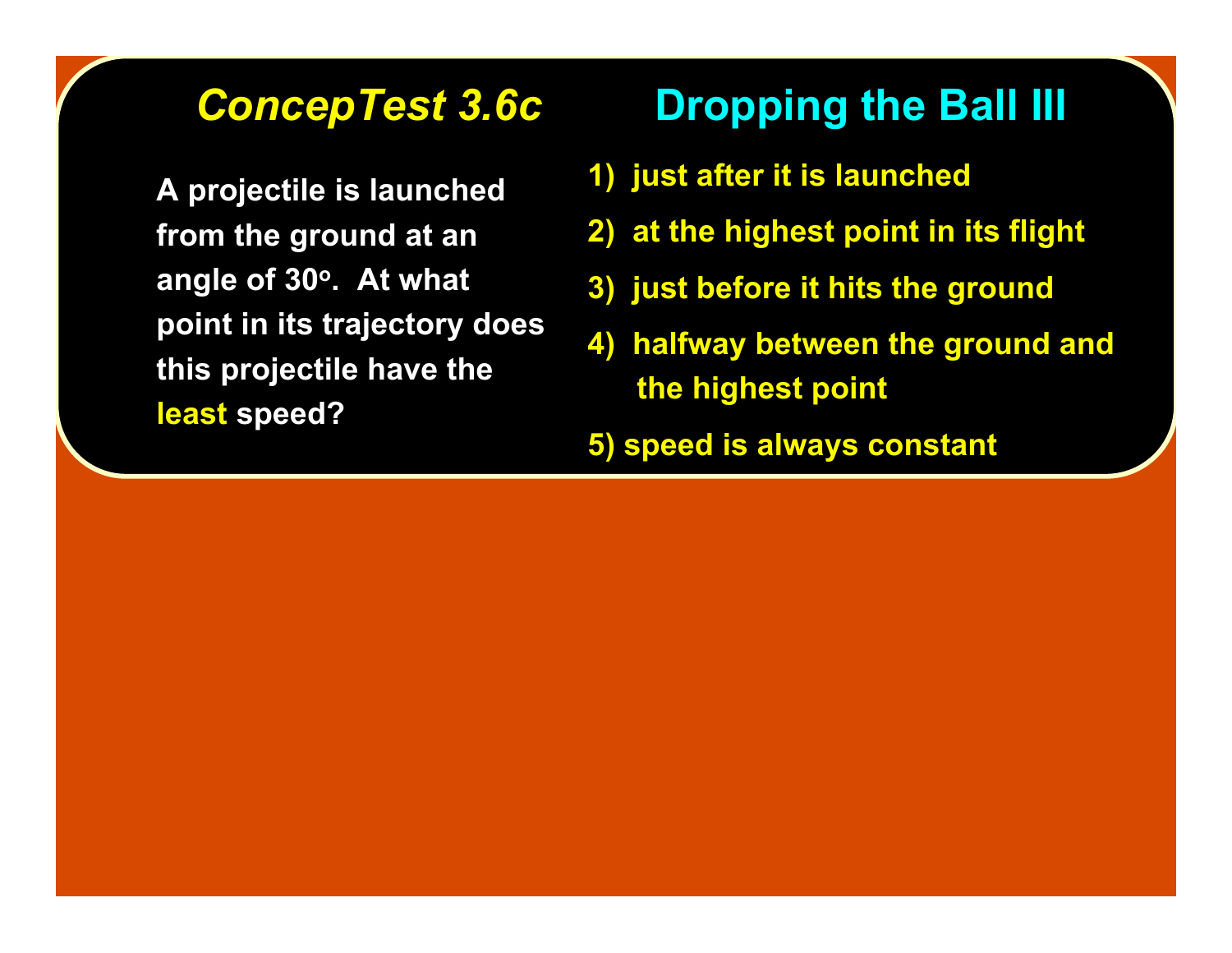**A projectile is launched from the ground at an angle of 30o. At what point in its trajectory does this projectile have the least speed?**

# **ConcepTest 3.6c Dropping the Ball III**

- **1) just after it is launched**
- **2) at the highest point in its flight**
- **3) just before it hits the ground**
- **4) halfway between the ground and the highest point**
- **5) speed is always constant**

**The speed is smallest smallest at the highest point highest point of its flight path because the** *y***component of the velocity component of the velocity is zero is zero.**

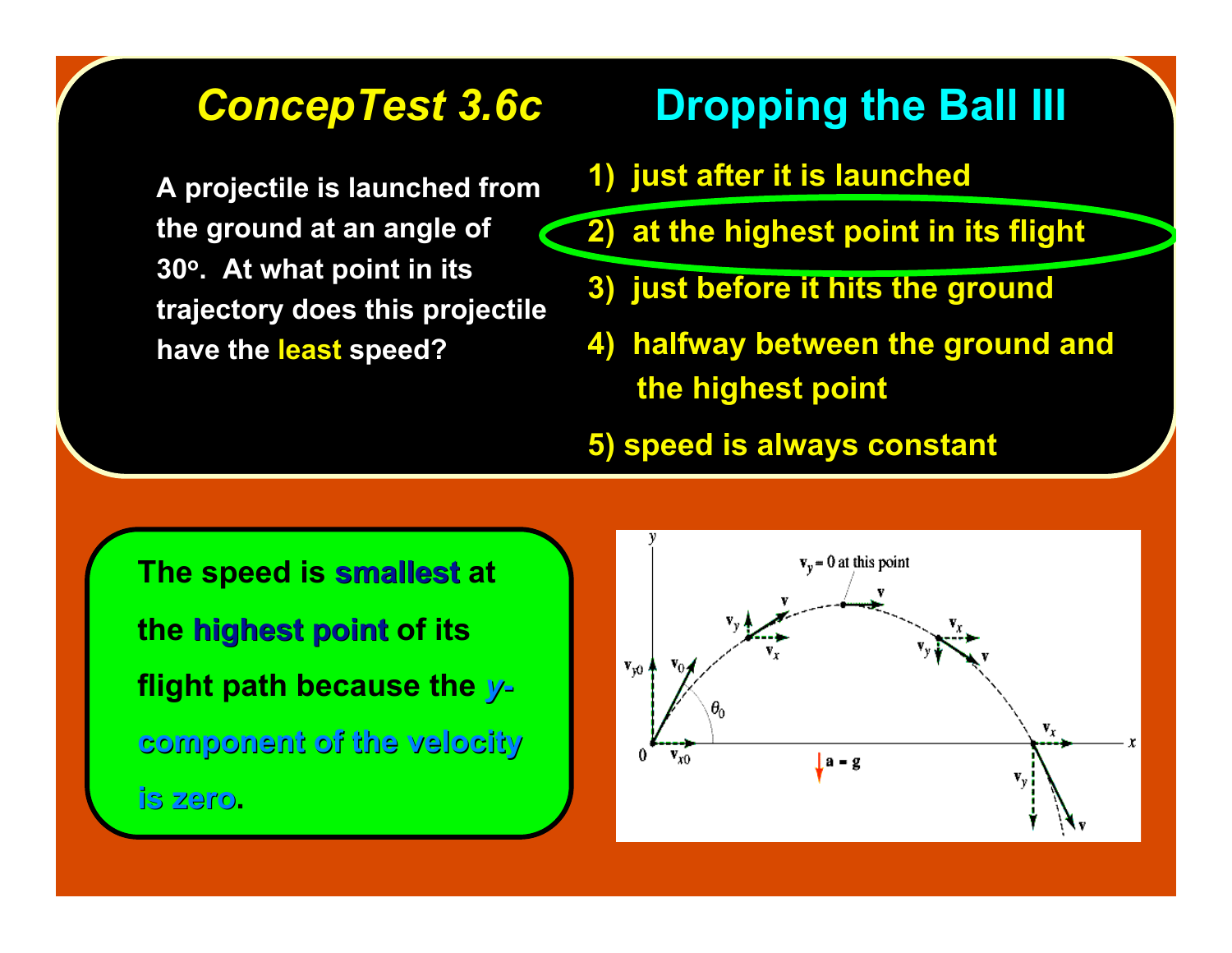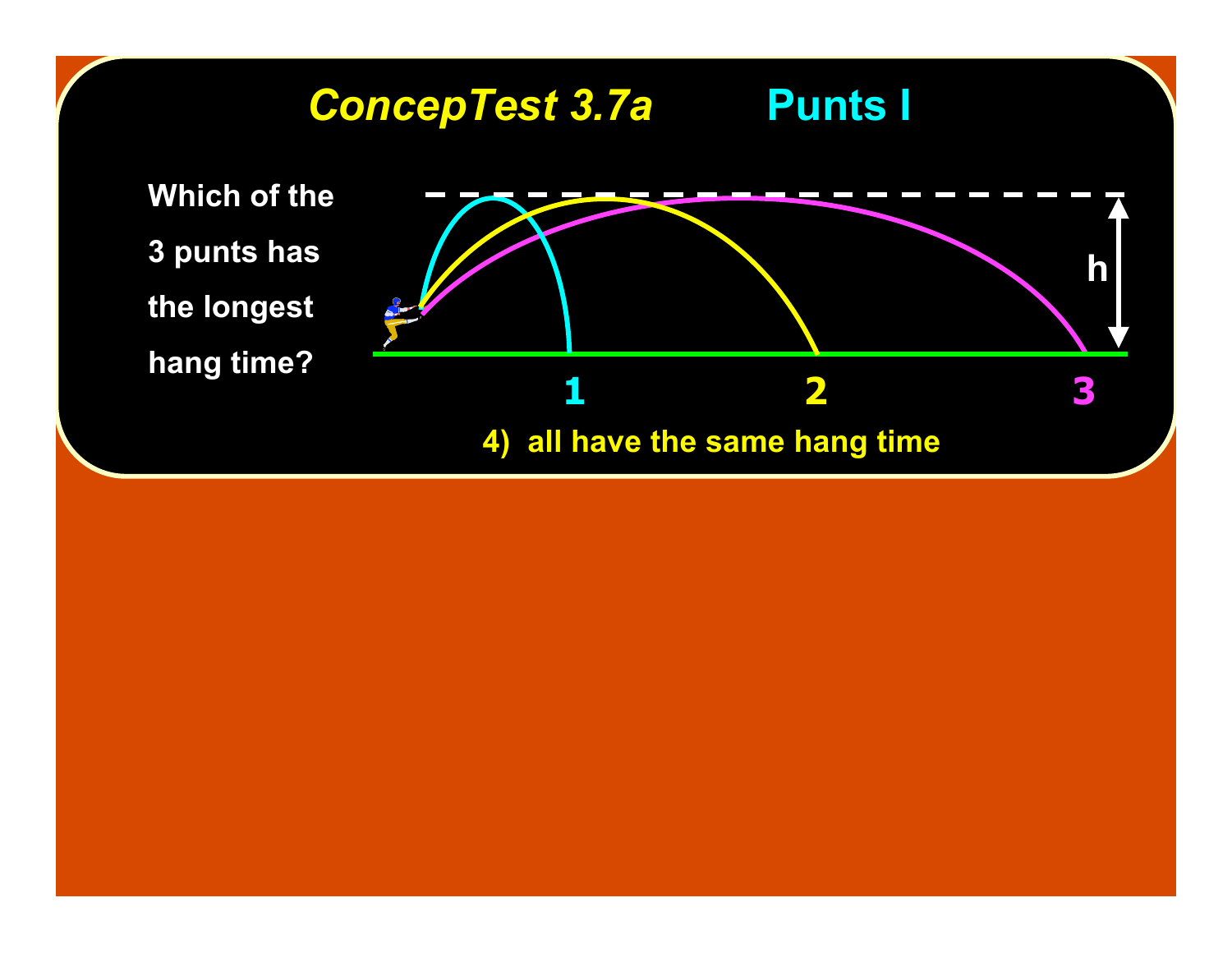

The time in the air is determined by the vertical motion ! **Since all of the punts reach the same height, they all stay in the air for the same time same time.**

**Follow-up: Follow-up: Which one had the greater initial velocity? Which one had the greater initial velocity?**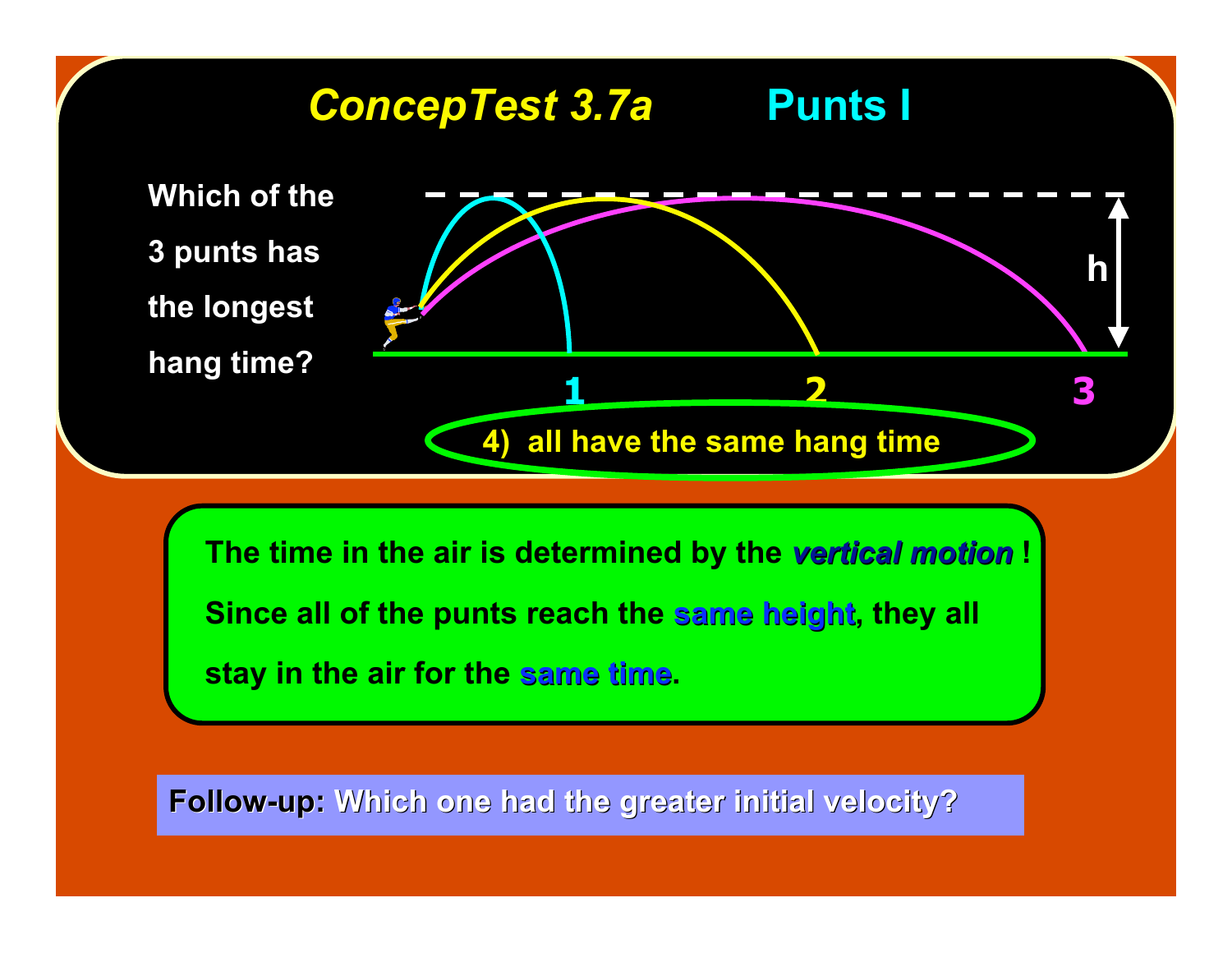# *ConcepTest 3.7b ConcepTest 3.7b* **Punts II Punts II**

**A battleship simultaneously fires two shells at two enemy A battleship simultaneously fires two shells at two enemy** submarines. The shells are launched with the same initial **velocity. If the shells follow the trajectories shown, which velocity. If the shells follow the trajectories shown, which** submarine gets hit first ?

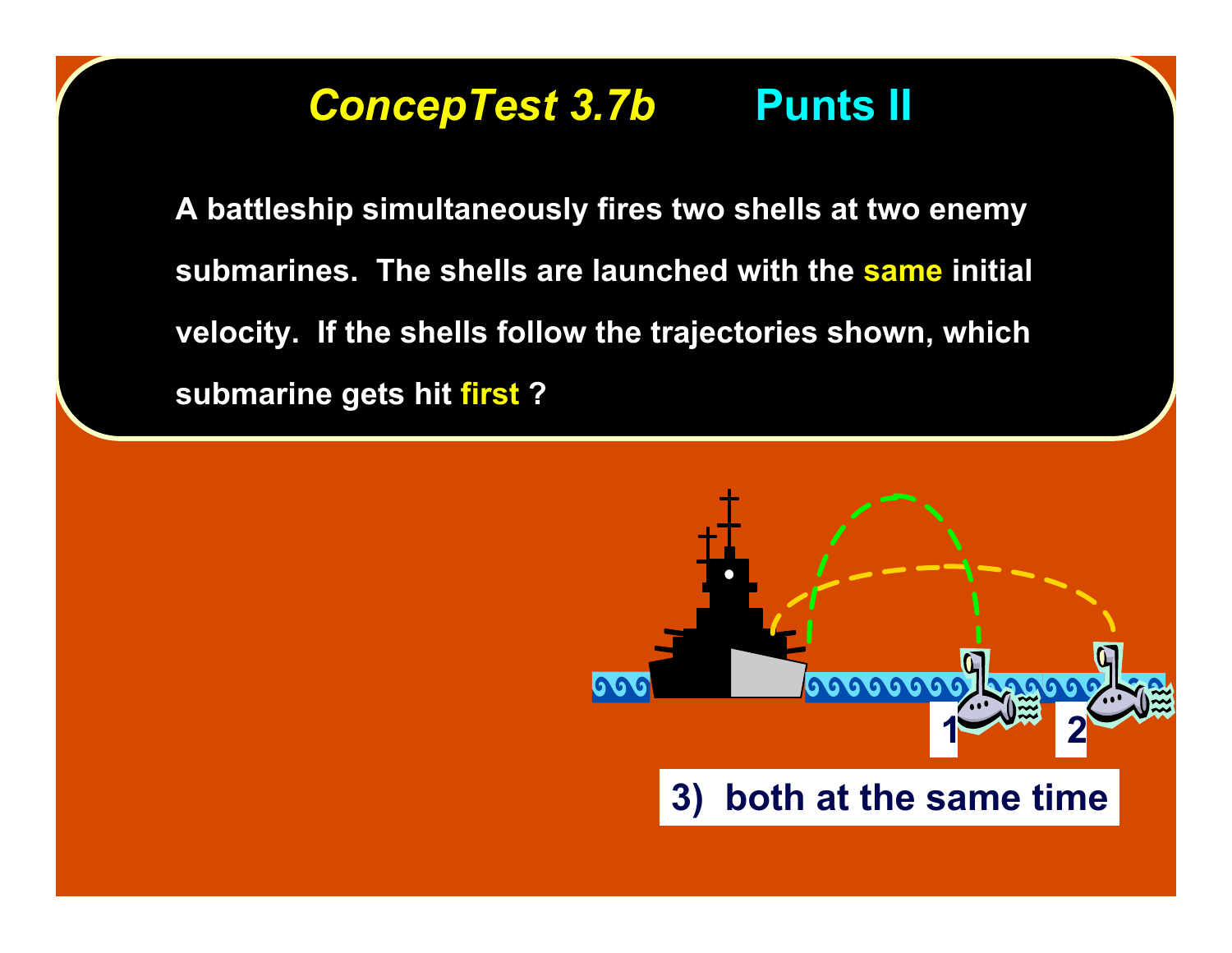# *ConcepTest 3.7b ConcepTest 3.7b* **Punts II Punts II**

**A battleship simultaneously fires two shells at two enemy A battleship simultaneously fires two shells at two enemy** submarines. The shells are launched with the same initial **velocity. If the shells follow the trajectories shown, which velocity. If the shells follow the trajectories shown, which** submarine gets hit first ?

 **The flight time is fixed by the motion in the** *y***-direction. The** *higher* **an object goes, the** *longer* **it stays in flight. The shell hitting ship #2 goes** *less high***, therefore it stays in flight for** *less time* **than the other shell. Thus, ship #2 is hit first.**



**Follow-up: Follow-up: Which one traveled the greater distance? Which one traveled the greater distance?**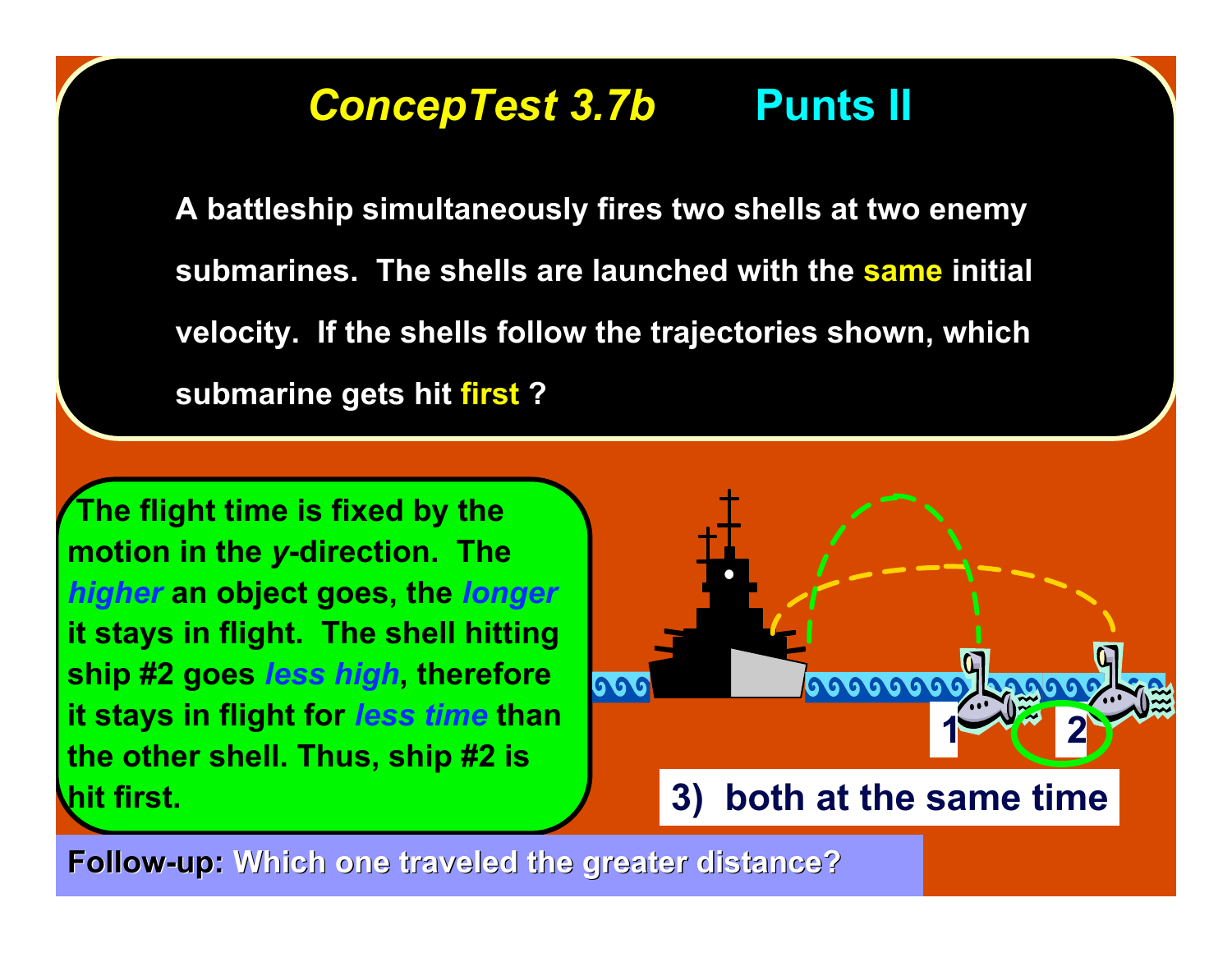# **ConcepTest 3.8 <b>Cannon on the Moon**

**For a cannon on Earth, the cannonball would follow path 2. Instead, if the same cannon were on the Moon, where** *g* **= 1.6 m/s2, which path would the cannonball take in the same situation?**

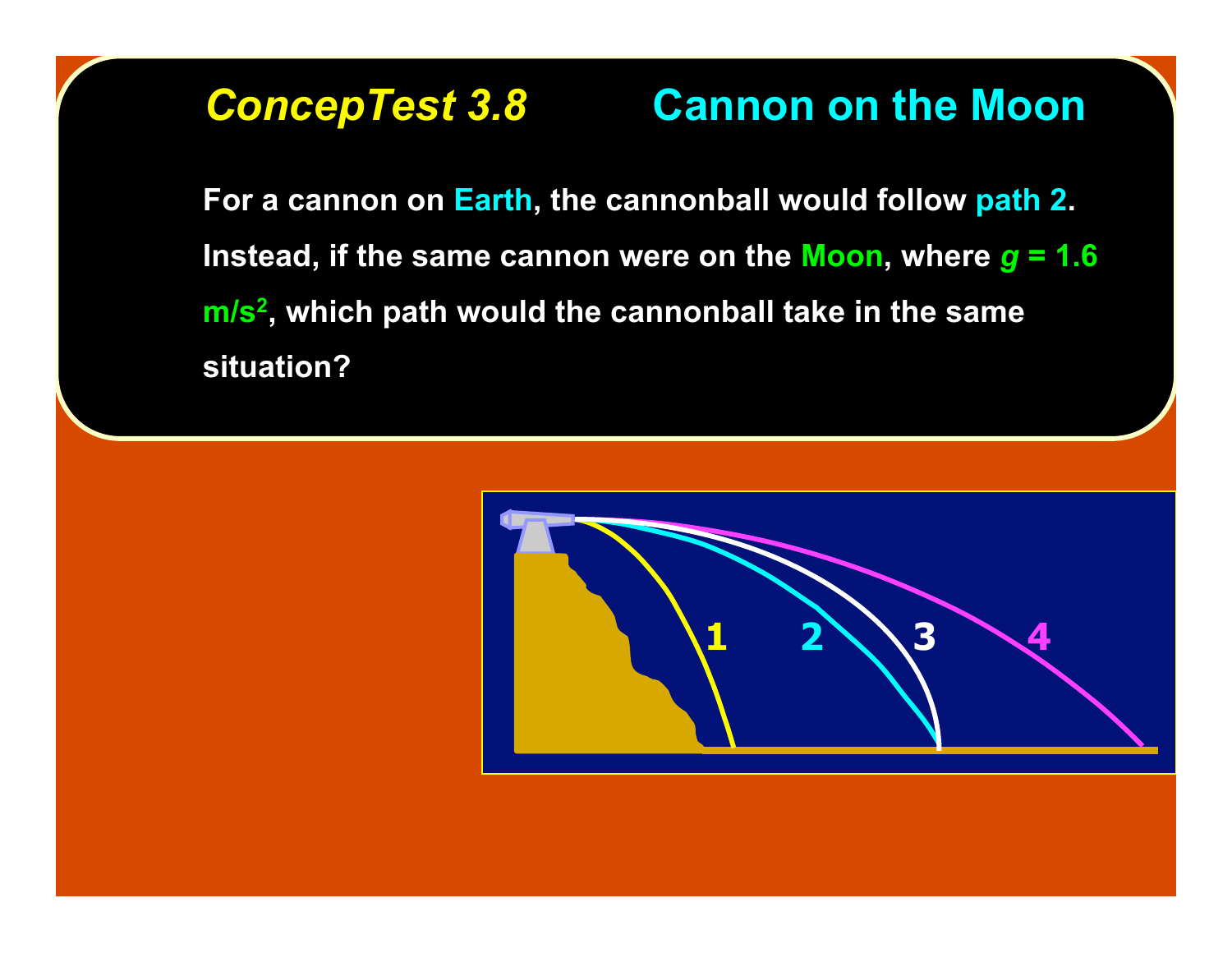# *ConcepTest 3.8 ConcepTest 3.8* **Cannon on the Moon Cannon on the Moon**

**For a cannon on Earth, the cannonball would follow path 2. Instead, if the same cannon were on the Moon, where** *g* **= 1.6 m/s2, which path would the cannonball take in the same situation?**

**The ball will spend more time in the air because**  $g_{\text{Moon}} < g_{\text{Earth}}$ . With **more time, it can travel farther farther in the horizontal direction.**



**Follow-up:** Which path would it take in outer space?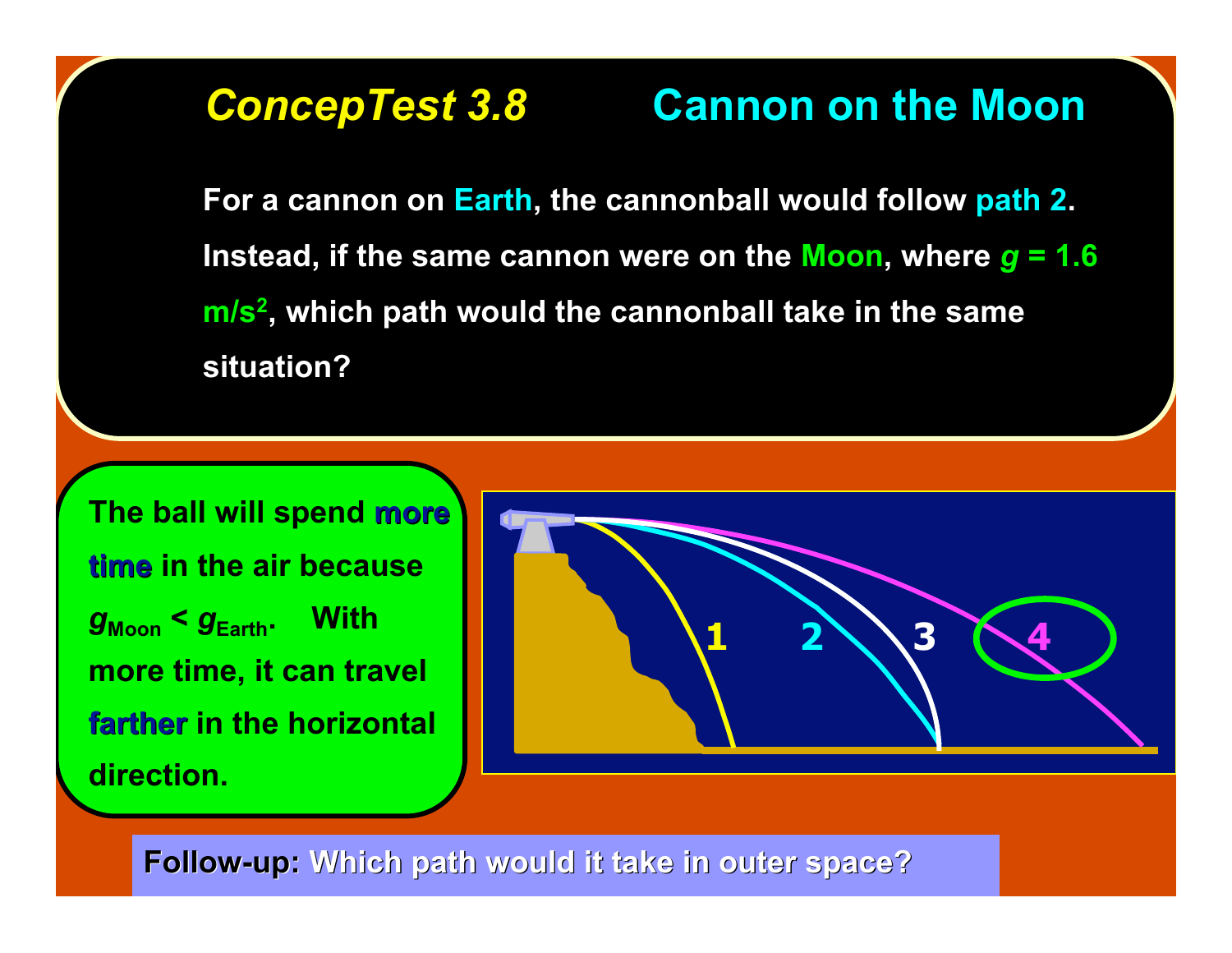# **ConcepTest 3.9 Spring-Loaded Gun**

**The spring-loaded gun can launch projectiles at different angles with the same launch speed. At what angle should the projectile be launched in order to travel the greatest distance before landing?**

**1) 15° 2) 30° 3) 45° 4) 60° 5) 75°**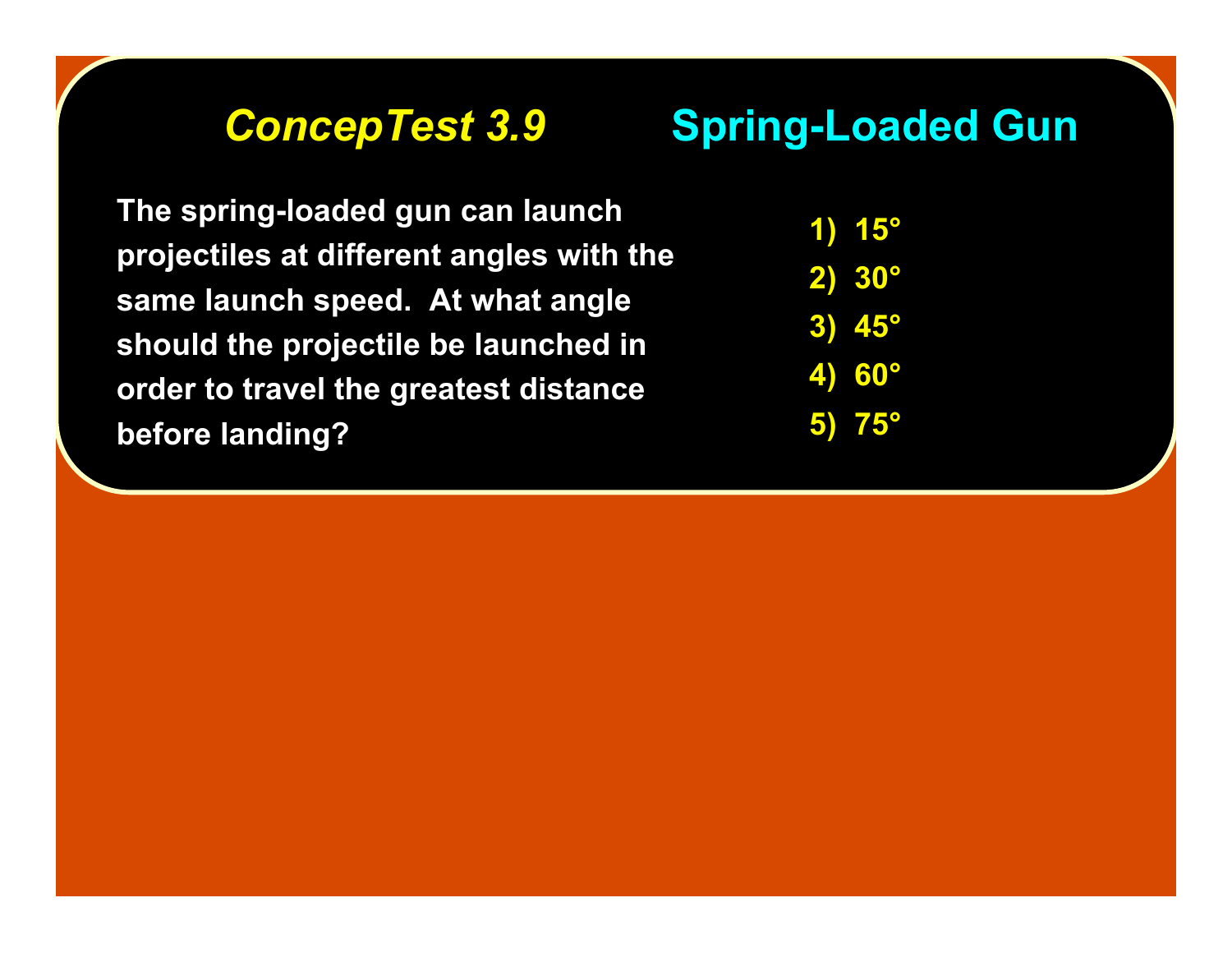**The spring-loaded gun can launch projectiles at different angles with the same launch speed. At what angle should the projectile be launched in order to travel the greatest distance before landing?**





**A steeper angle lets the projectile stay in the air longer, but it does not travel so far because it has a small** *x***-component of velocity. On the other hand, a shallow angle gives a large** *x***-velocity, but the projectile is not in the air for very long. The compromise comes at 45°, although this result is best seen in a calculation of the "range formula" as shown in the textbook.**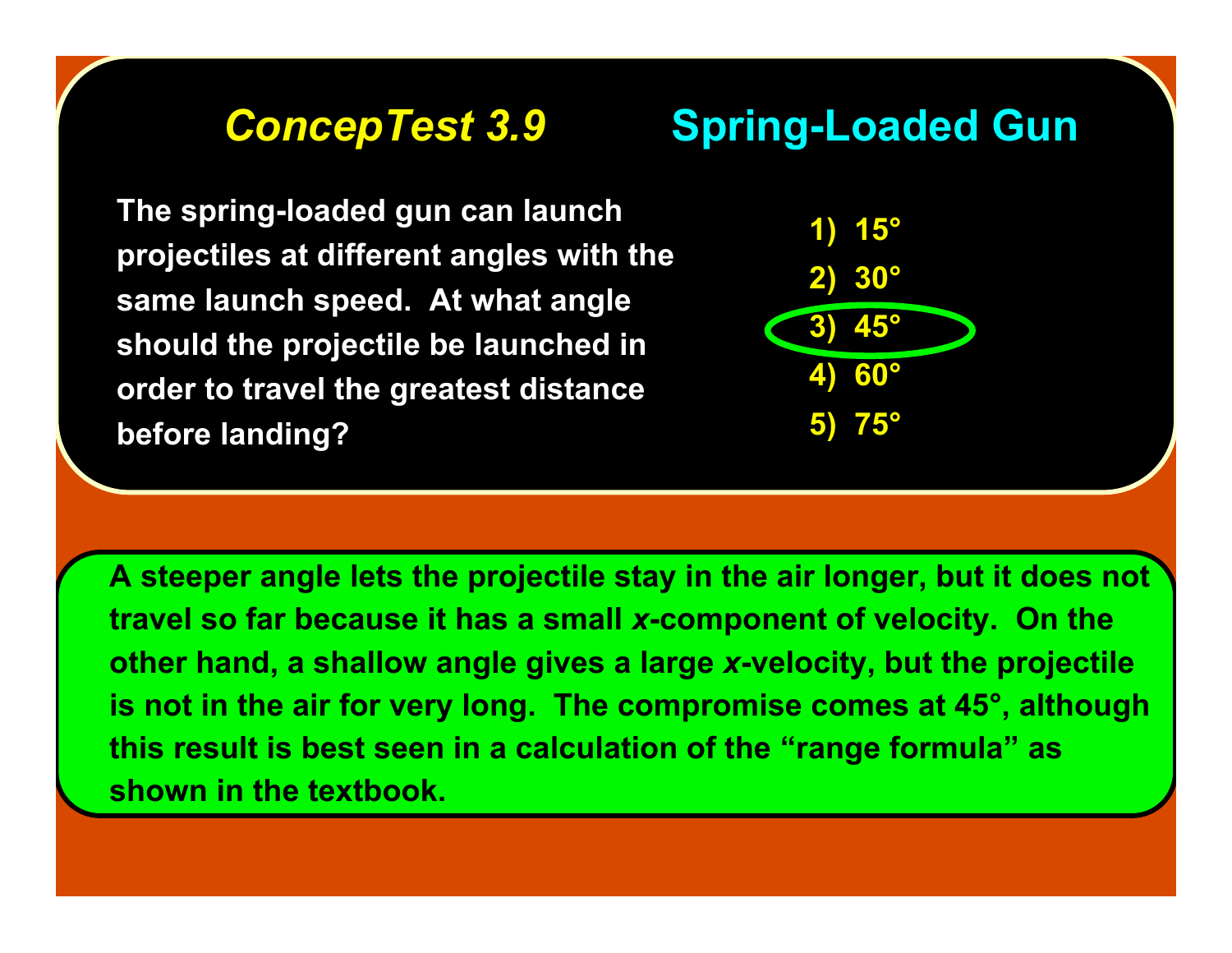# **ConcepTest 3.10a Shoot the Monkey I**

**You are trying to hit a friend with a water balloon. He is sitting in the window of his dorm room directly across the street. You aim straight at him and shoot. Just when you shoot, he falls out of the window! Does the water balloon hit him?**

### **1) yes, it hits**

- **2) maybe it depends on the speed of the shot**
- **3) no, it misses**
- **4) the shot is impossible**
- **5) not really sure**





**Assume that the shot does have enough speed to reach the dorm across the street.**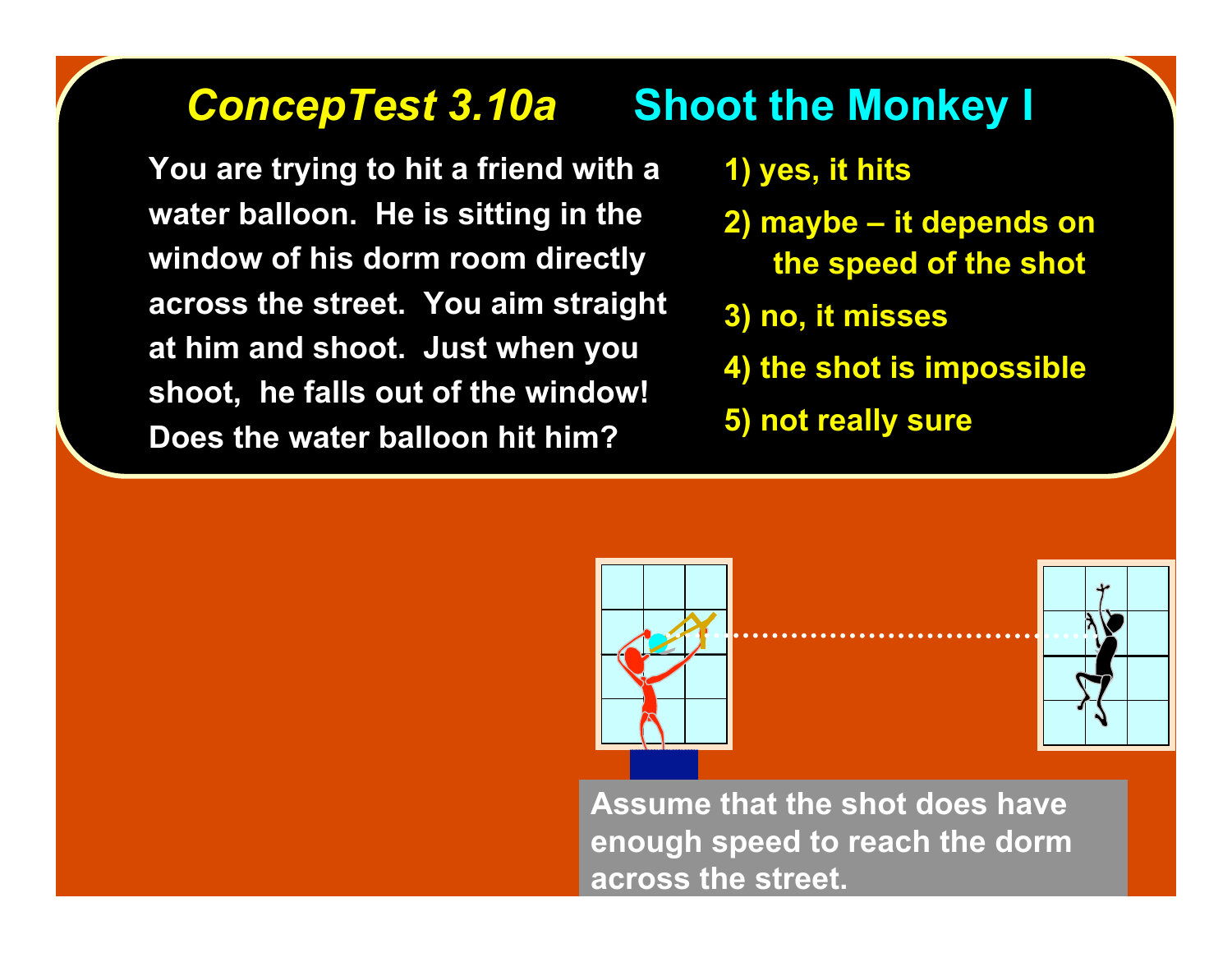**You are trying to hit a friend with a 1) yes, it hits water balloon. He is sitting in the window of his dorm room directly across the street. You aim straight at him and shoot. Just when you shoot, he falls out of the window! Does the water balloon hit him?**

# **ConcepTest 3.10a Shoot the Monkey I**

- 
- **2) maybe it depends on the speed of the shot**
- **3) no, it misses**
- **4) the shot is impossible**
- **5) not really sure**

**Your friend falls under the influence of gravity, just like the water balloon. Thus, they are they are both undergoing free fall in the both undergoing free fall in the** *y***-direction. Since the slingshot was accurately aimed at the right height, the water balloon will fall exactly as your friend does, and it will hit him!!**





**Assume that the shot does have enough speed to reach the dorm across the street.**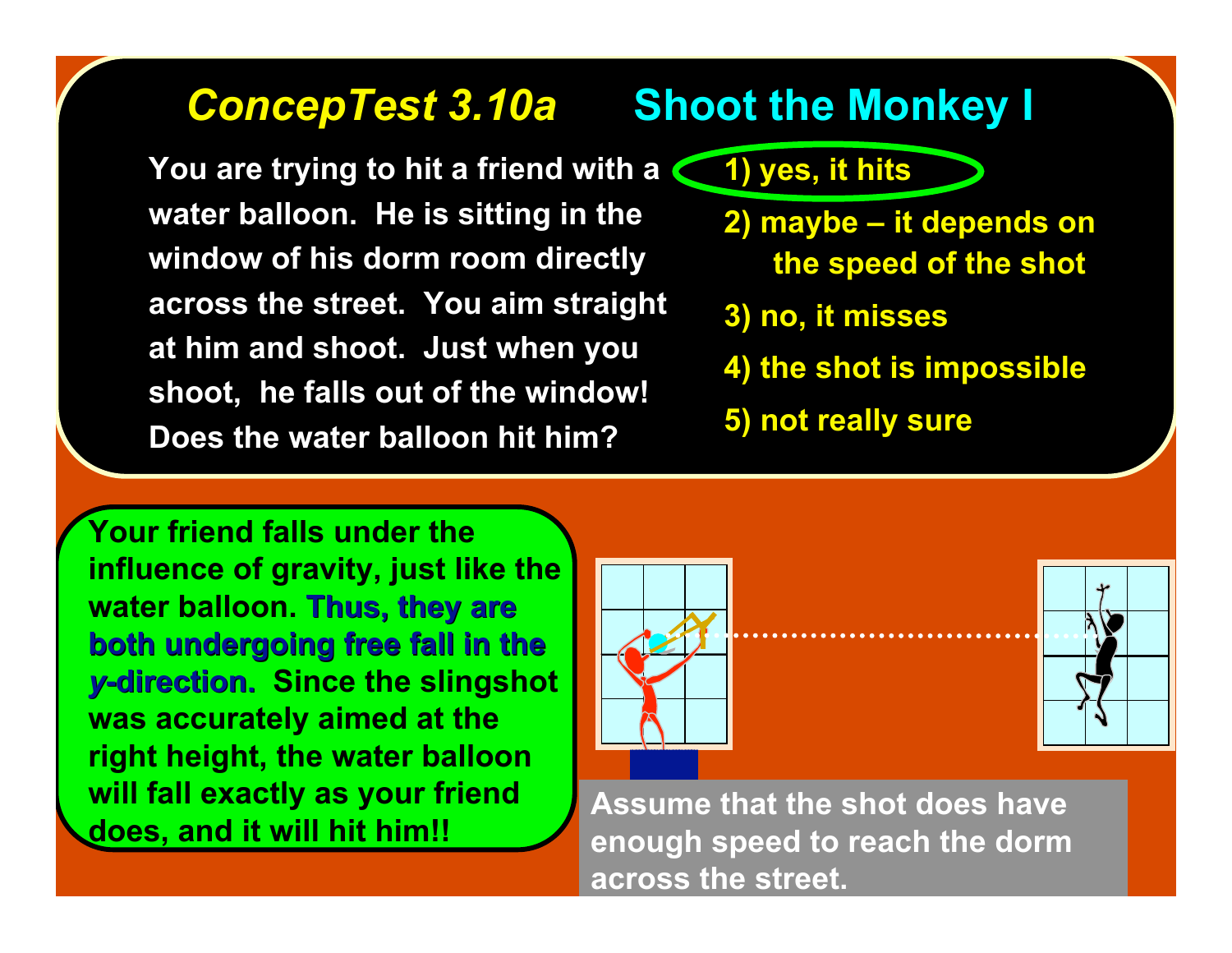### **ConcepTest 3.10b Shoot the Monkey II**

**You're on the street, trying to hit a friend with a water balloon. He sits in his dorm room window above your position. You aim straight at him and shoot. Just when you shoot, he falls out of the window! Does the water balloon hit him??**

- **1) yes, it hits**
- **2) maybe it depends on the speed of the shot**
- **3) the shot is impossible**
- **4) no, it misses**
- **5) not really sure**





**Assume that the shot does have enough speed to reach the dorm across the street.**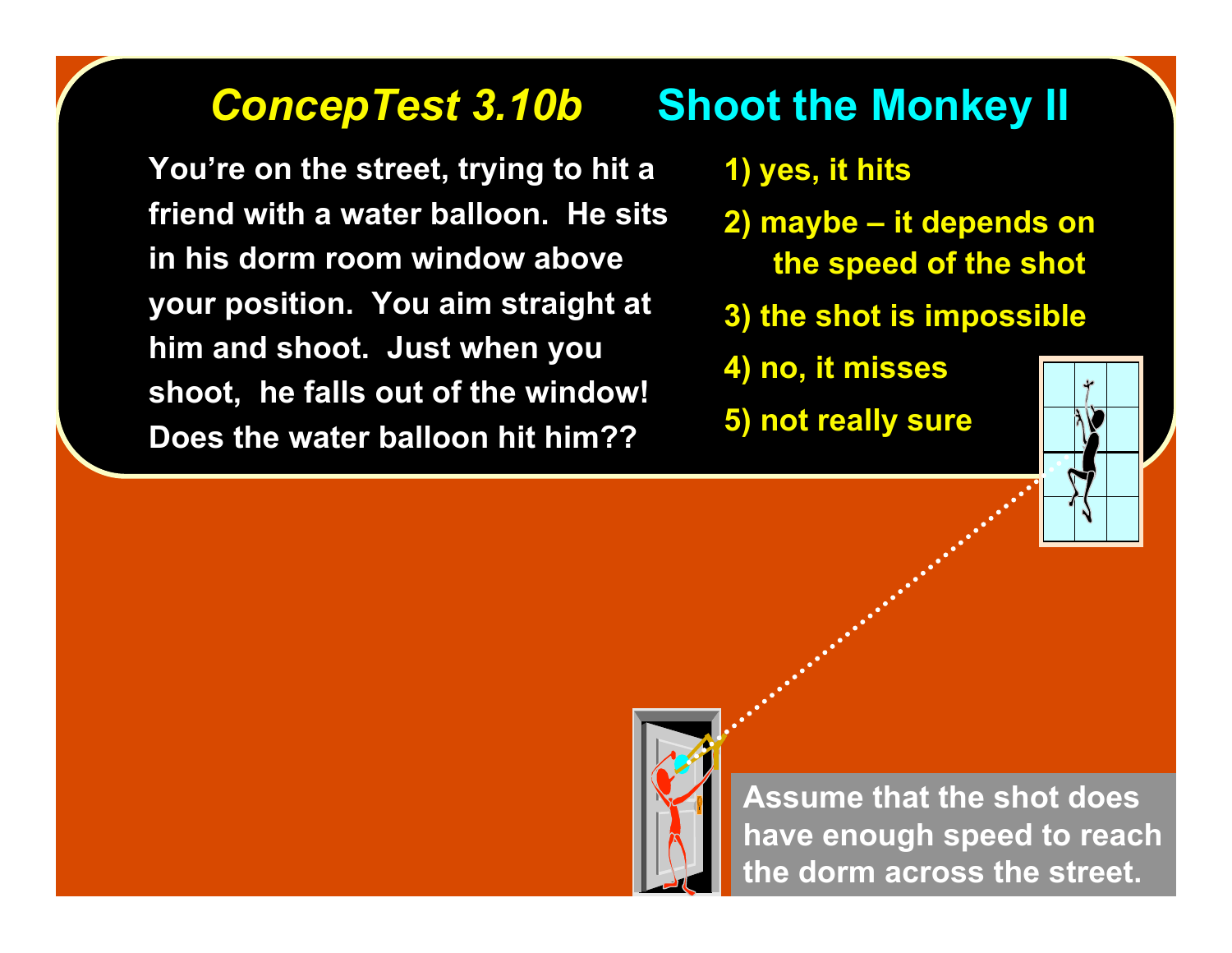**You're on the street, trying to hit a friend with a water balloon. He sits in his dorm room window above your position. You aim straight at him and shoot. Just when you shoot, he falls out of the window! Does the water balloon hit him??**

### **ConcepTest 3.10b Shoot the Monkey II**

### **1) yes, it hits**

- **2) maybe it depends on the speed of the shot**
- **3) the shot is impossible**
- **4) no, it misses**
- **5) not really sure**



 **This is really the same This is really the same situation as before!! situation as before!! The only change is that the initial velocity of the water balloon now has a** *y***-component as well. But both your friend and the water balloon still fall with the same acceleration --** *g* **!!**



**Assume that the shot does have enough speed to reach the dorm across the street.**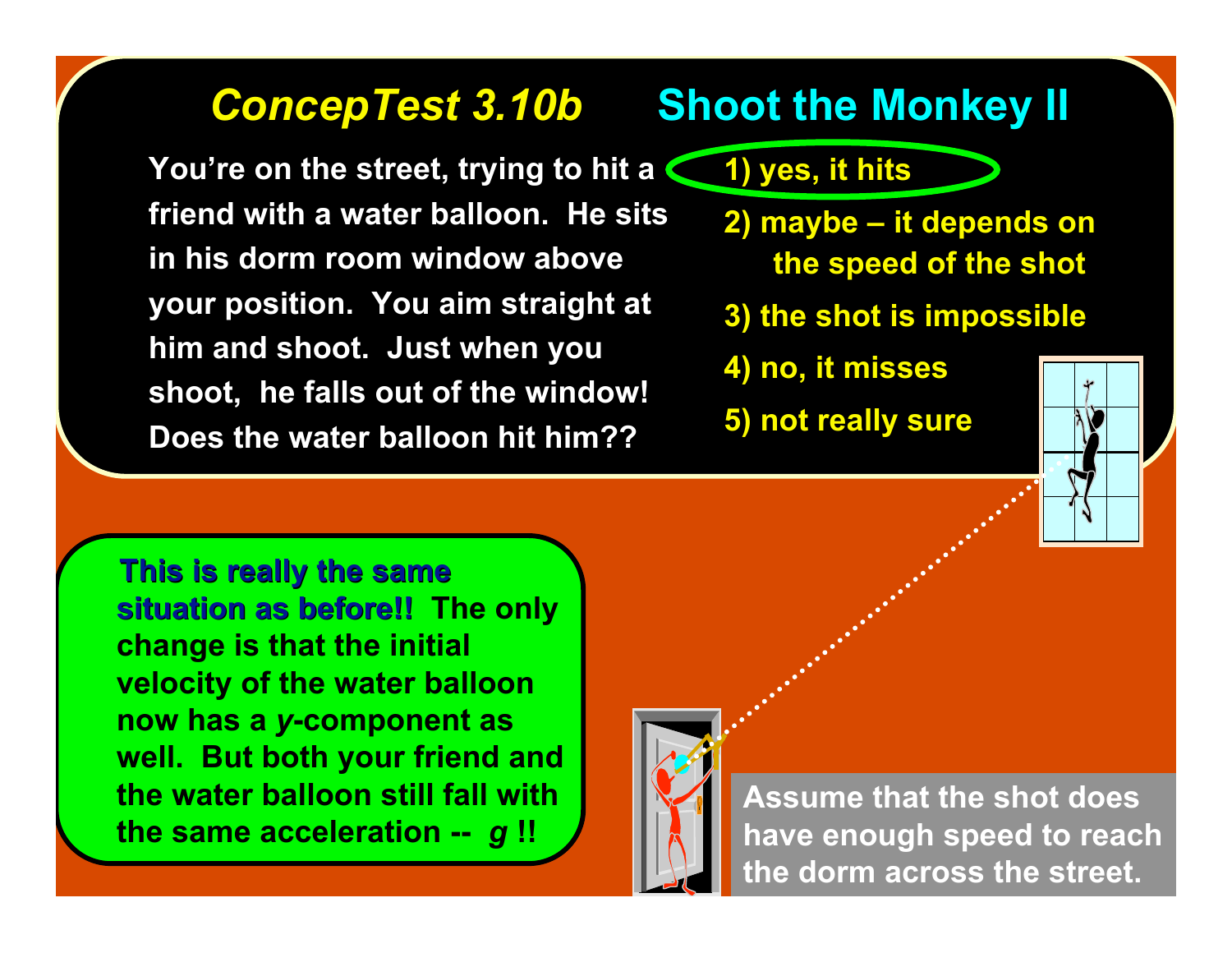**You're on the street, trying to hit a friend with a water balloon. He sits in his dorm room window above your position and is aiming at you with HIS water balloon! You aim straight at him and shoot and he does the same in the same instant. Do the water balloons hit each other?**

# **ConcepTest 3.10c •• Shoot the Monkey III**

- **1) yes, they hit**
- **2) maybe it depends on the speeds of the shots**
- **3) the shots are impossible**
- **4) no, they miss**
- **5) not really sure**